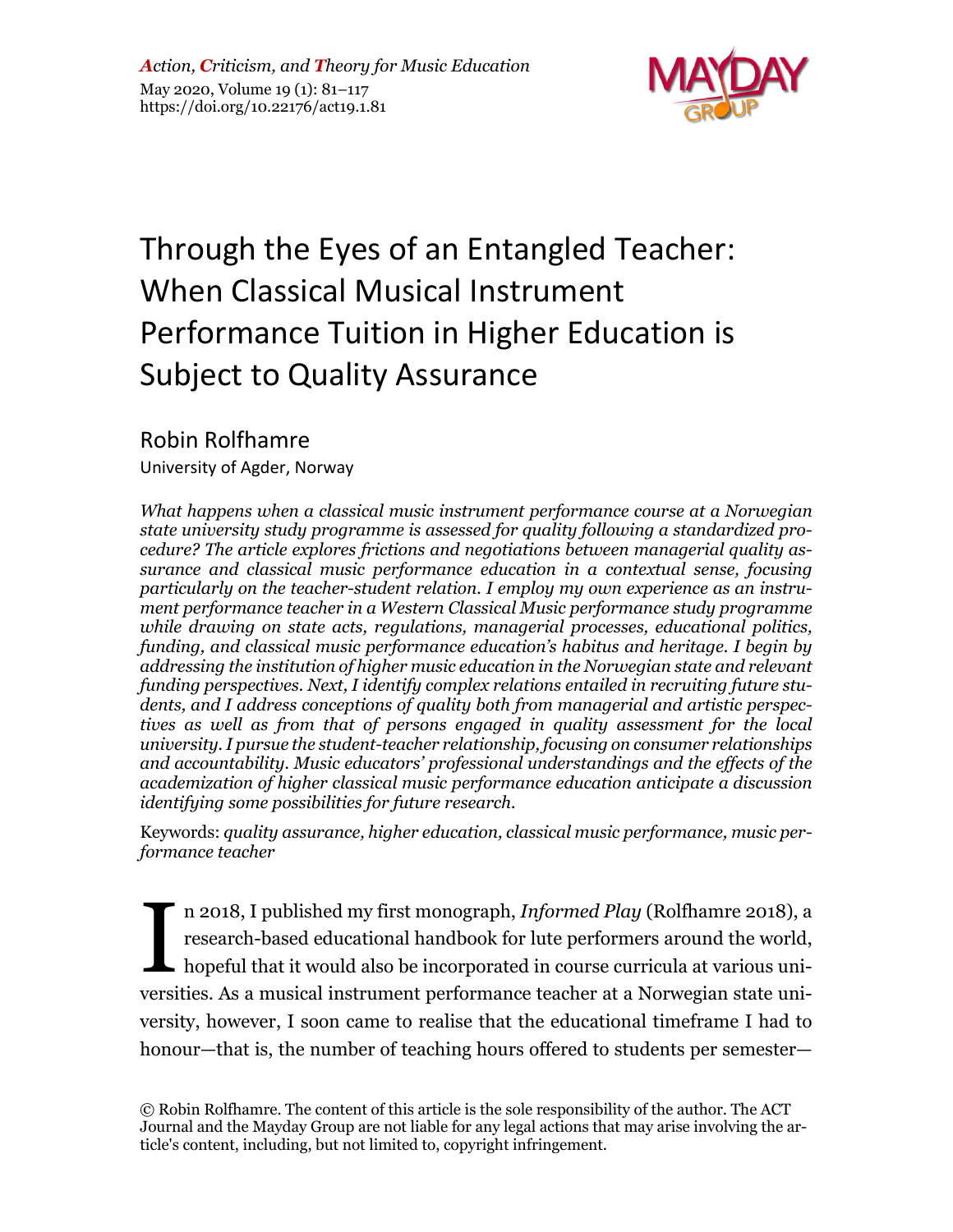makes it challenging to cover the full extent of the topics upon which my idea of informed play is grounded; it would be difficult for students to complete it and also have enough time to also play their instruments and learn the necessary repertoire and performance techniques. Furthermore, I am also an administrator for one of the courses to which this argument is relevant, and, as such, I am responsible for conducting the university course assessment procedure to "ensure the course quality," which, according to the local university's standard (see below), does not assess whether the students can actually play well. By design, the assessment procedure places the student's perspective at its centre instead, and it covers only their conception of the course design and their experience of their teacher's competence (social, artistic, and pedagogical). Therefore, on the one hand, we have the teacher's vision of what their classes should entail, to prepare their students for future professional lives as musicians, and, on the other hand, the teachers are judged not by the relevance of their vision, but by how their students experience the course work. For instance, a teacher may have a long career with much expertise on what works and what does not in a professional music market, but the local quality assessment system asks if the students alone think the course content is relevant and whether it is sufficient to satisfy the learning outcomes defined by the course, which are determined long before the course begins and the students and teachers get to know each other (Sirek and Sefton 2018, 63). This means that the students must be able, *during the course's progression,* to judge whether the course curriculum is sufficient for them to learn what they have not yet learned. Logically, without diminishing the student's skill in any way because they may be brilliant performers and/or academics, one may ask whether a student who has sufficient knowledge to judge the future outcome of a course by its mere progression and a description of its design, indeed, needs to participate in the course in the first place?

As a teacher being subject to two such contrasting perspectives, quality assurance procedures (bottom-up) *versus* the teacher's artistic integrity and vision for their students (top-down), I soon became puzzled by the discrepancies between what I thought should be taught when presenting my *Informed Play* monograph in 2018 and what is quantifiably assessed in order to pass judgement on, for instance, my competence as a teacher. In this context, it is the friction and negotiations between educating for professional practice, institutional frameworks, and quality assessment systems that interests me. Specifically, it has led me to ask what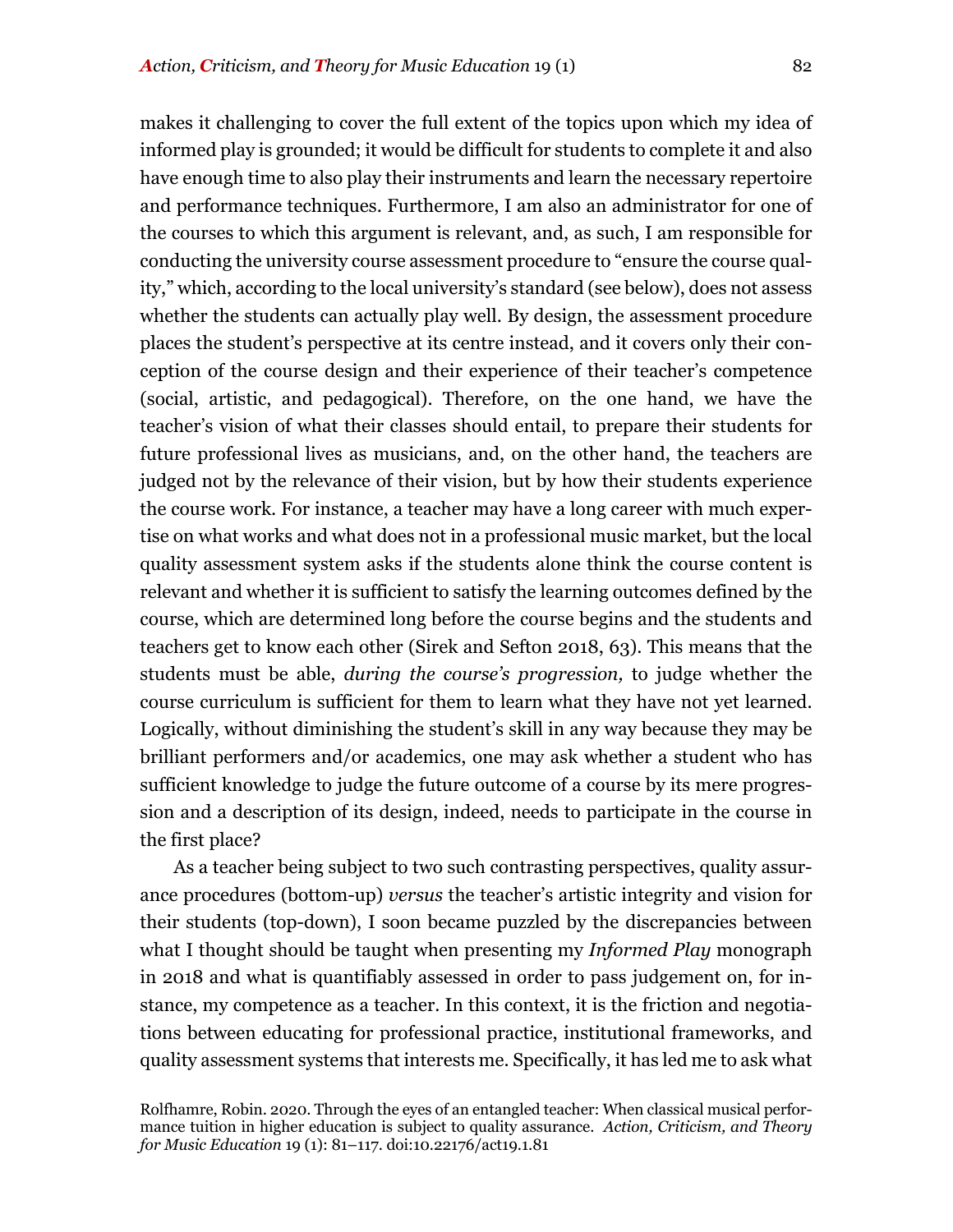happens when a classical music instrument performance course in a university programme is assessed for quality following a standardized procedure? The question is, indeed, a multifaceted and complex one in need of some restrictions to make it manageable. To address the issue here, I will draw upon my own experience as an instrument teacher in a Norwegian state university study programme in Western Classical Music performance to investigate frictions and negotiations between these various perspectives. Although my case is local, my ambition is a general one; that is, the core of the present article is not the case itself, but rather the perspective on the effects of the friction and negotiations being outlined and explored performatively and how they can inform future quality assessment processes to better fit musical performance development.

I begin by discussing the institution of higher music education in Norway and its relevant funding perspectives. Next, I identify complex relations between the recruitment of future students and addressing conceptions of quality from managerial and artistic perspectives as well as from the perspective of the local university's quality assessment process. After that, I pursue the student-teacher relationship focusing on consumer relationships and accountability. The music educators' professional understanding and the effects of the academization of higher classical music performance education then anticipates a discussion intended to identify some possibilities for future quality work.

### **The Norwegian state higher education institution: A framework**

The introduction to the Ministry of Education and Research's *Long-term Plan for Research and Higher Education 2015–2024* (Kunnskapsdepartementet 2014) boldly claims that the Ministry has high ambitions for research and educational quality. In fact, the word quality appears no less than 68 times in 53 pages with no clarification on its significance and application or at what instance it can be deemed to have been achieved. Using value-laden formulations, such as: "improved quality," "international visibility," "breakthroughs," "important competitive factors," "facilitating value creation," and "adaptability and increased productivity," it sets high standards for what Norwegian higher education should produce. Education and research should "impact the economy by enhancing the quality of the workforce and the services delivered and enabling us to develop and adopt new solutions and products" (Kunnskapsdepartementet 2014).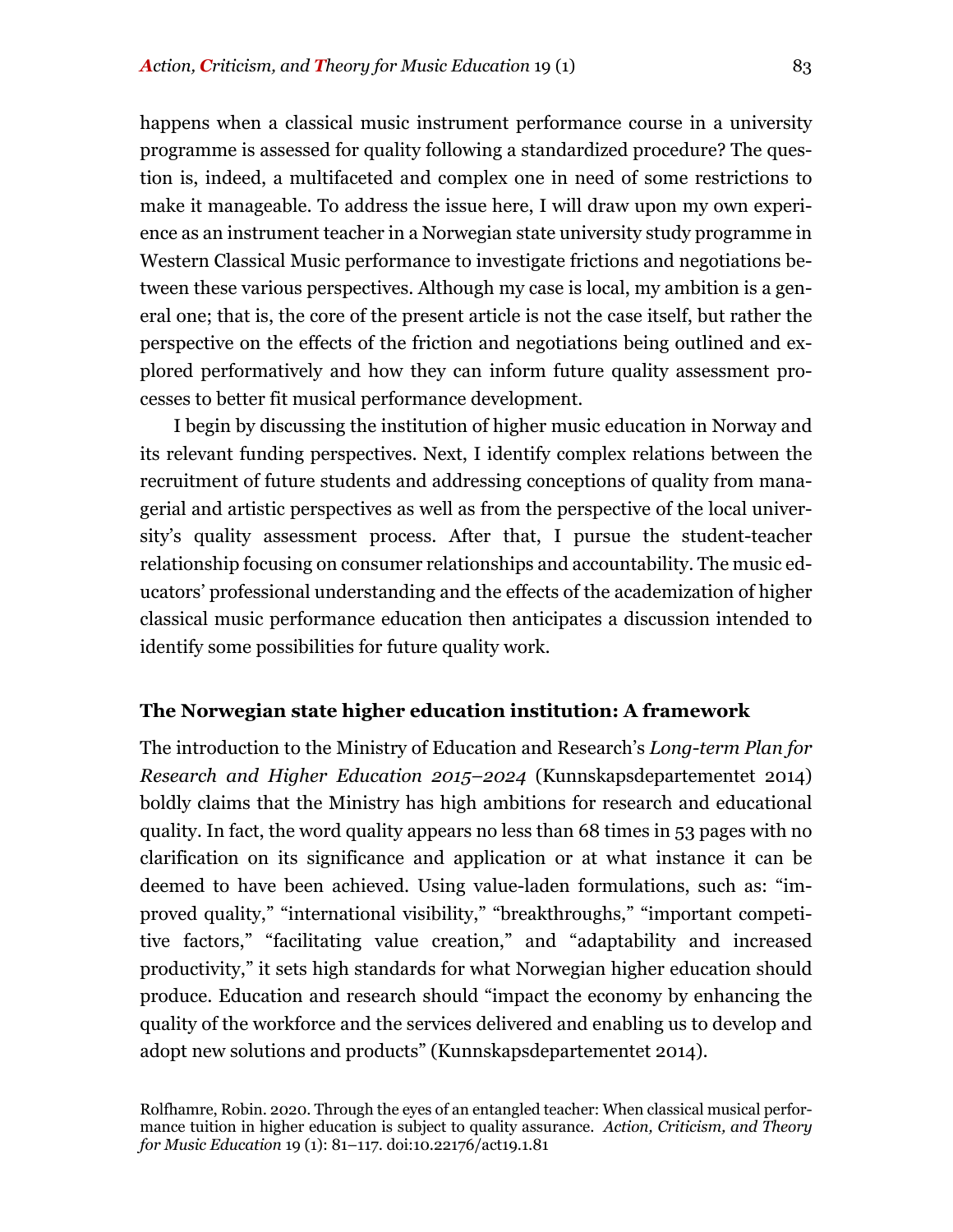According to the *Act relating to universities and university colleges* (2005), a Norwegian state higher education institution should contribute "to innovation and value creation on the basis of the results of research and academic and artistic development work" (§1-3). The universities and university colleges themselves should "be entitled to design their own academic and value-related bases within the frameworks laid down in or pursuant to statutes" (§1-5, second paragraph) following a predetermined set of standards and procedures. If the higher education institution meets these standards and many others, they may be accredited, that is, officially and pre-conditionally approved to educate. If they should not meet the expected standards, their accreditation will be withdrawn. Accreditation, here, is by law understood "to mean academic assessment of whether a higher education institution and the courses it provides fulfil a given set of standards. The accreditation shall be based on evaluation conducted by external experts appointed by NOKUT (the Norwegian Agency for Quality Assurance in Education). To be accepted by NOKUT is essential for the functioning of higher education institutions in Norway, as it authorizes each institution to provide educational programmes and ensures that students will be given the opportunity to receive financial support and/or loans from *Lånekassen* (The Norwegian State Educational Loan Fund).

With around 150 employees, NOKUT incorporates various methods to certify that Norwegian education institutions comply with the relevant laws, regulations, and quality standards. Using bold statements, such as "Norway is a knowledge economy," they make the connection between quality assessment and finances clearly perceptible (NOKUT 2019). According to Chapter 2 of the "Forskrift om kvalitetssikring og kvalitetsutvikling i høyere utdanning og fagskoleutdanning" from 2010 (Regulations Concerning Quality Assurance and Quality Development in Higher Education and Tertiary Vocational Education), universities and university colleges must have a systematic quality assurance system aimed at continuously improving the quality of the educational programmes and documenting the process to enable NOKUT to monitor the work (§2-1). The quality assurance system must involve internal and external participants, be publicly available, and must, at its best, conform with the 'Standards and Guidelines for Quality Assurance in the European Higher Education Area, ESG' (2015; Forskrift om kvalitetssikring 2010, §2-1). NOKUT must perform quality assurance assessment within intervals of no more than eight years. Should NOKUT find that an institution does not provide a sufficient quality assurance system, they may grant a period of one year to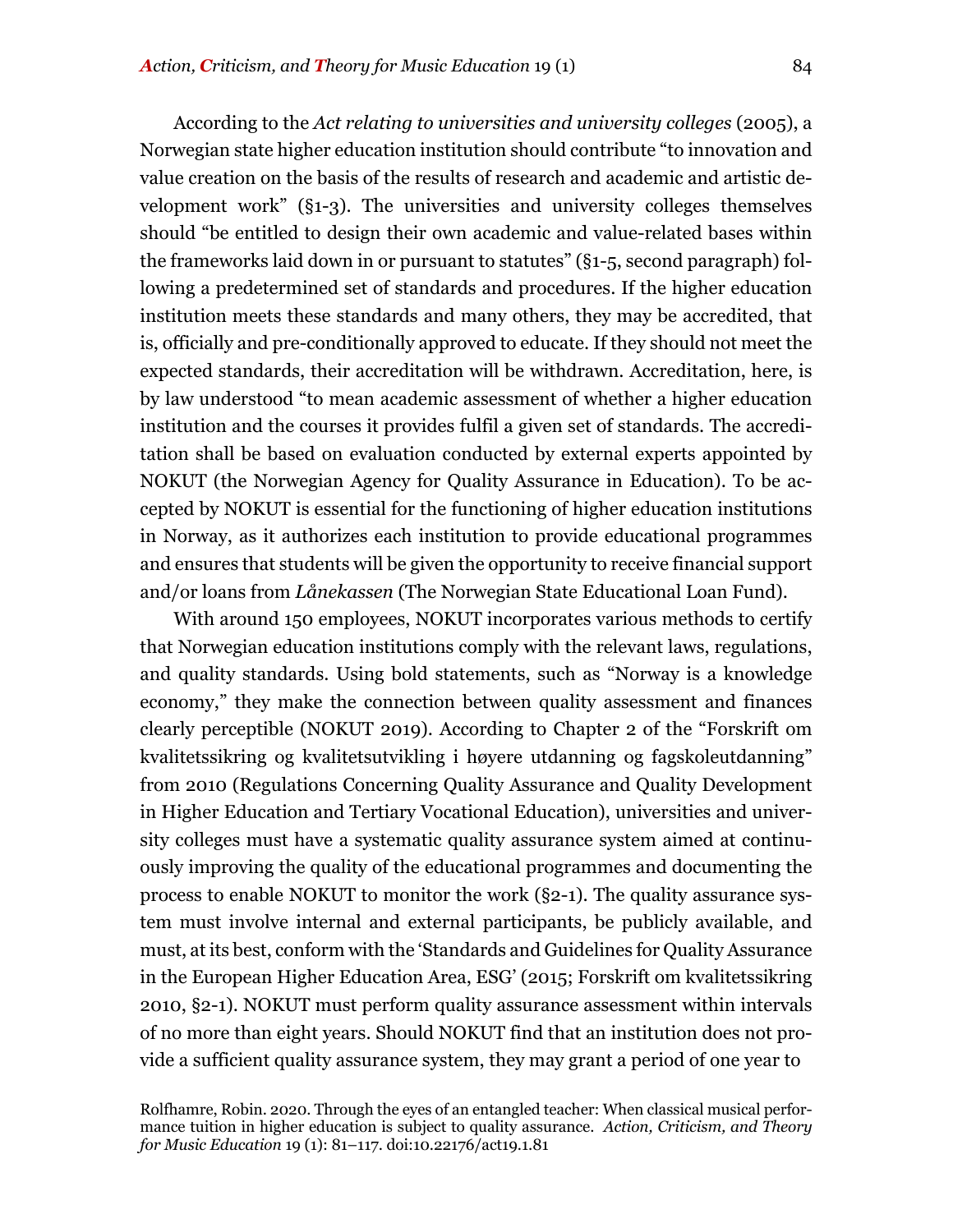improve before they revoke the accreditation (Forskrift om kvalitetssikring 2010,  $\S$ 2-2 and  $\S$ 2-3).

For educational institutions to keep their accreditation and receive state funding and other necessary goods, they must also provide internal checks for quality assurance which also incorporate student evaluations of courses as well as the study programmes (Act relating to universities and university colleges 2005, §1-6). If these and other standards are met, the state educational institution receives state funding and because it in general cannot claim fees "from students for ordinary courses leading to a degree or for professional training courses" (§7-1), it relies on state approval and funding to stay operational. The lack of tuition fees in stateowned higher education institutions is an important factor that attracts international students, particularly in an era where the trend in many other countries is to introduce or increase tuition fees (Wiers-Jenssen 2019). In Norway, higher education funding is mainly received by the institutions from the state through basic funding and through produced student credits: that is, when students complete a course, they are awarded credits which, in turn, generates income for the educational institution. A completed study programme is awarded more funds than a collection of individual courses. This has led to an increase in the number of admitted national and international students at the Norwegian institutions to secure funding and, more often now than before, institutions overbook their admissions (Wiers-Jenssen 2019; Høst et al. 2019, 8). But the basic funding differs between institutions. In Norway, the old universities have relatively greater basic funding and more teachers relative to the number of students than the newer and smaller universities, which results in inequities in their financial possibilities and their reliance on the number of enrolled students (Høst et al. 2019, 14).

In a system where an institution is funded based on the number of students who complete their studies (as in the one described briefly here to serve as a case for my argument), more students means better finances, which is crucial in order to expand the study programme and keep the tenured positions of teachers who recruit new students. Of course, such a funding system affects institutional activities and practices. The grading scale system is particularly interesting here. It ranges from A to F where C is *satisfactory,* B is *above average* and A is *exceptional*. At the other side of the scale we find D which is *satisfactory but with some shortcomings*, E is *satisfactory but with considerable shortcomings* and F is *not*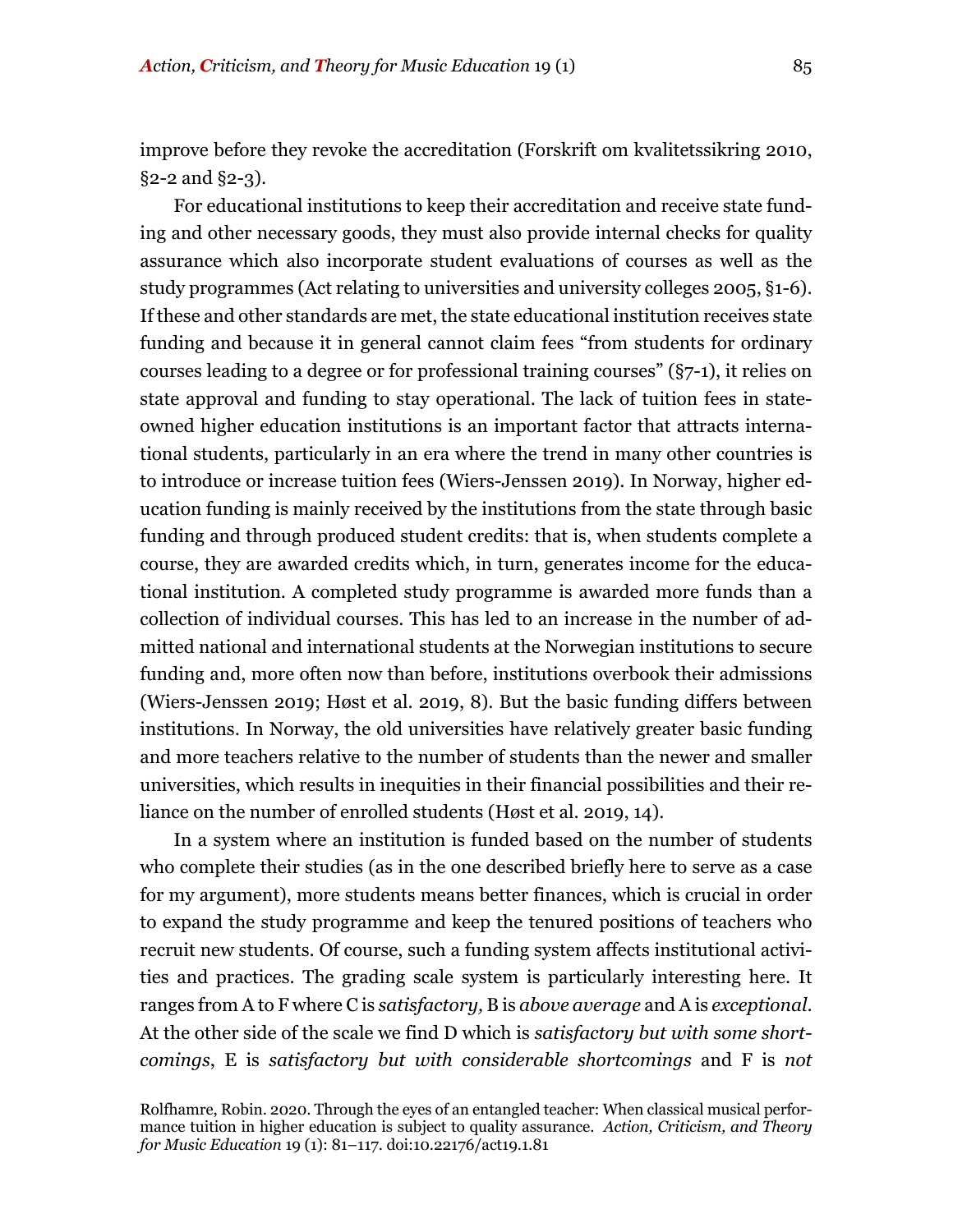*approved*. Unlike the other marks, the F mark does not produce course credits, which consequently results in the institution not receiving any financial support from the state for the students receiving that mark. Giving a student the mark F, then, has economic repercussions for the institution's budget. Understandably, the institution puts great pressure on its staff and faculty members to do what they can (within the regulations, of course) to have their students pass their exams and complete their study programmes within scheduled times to secure funding. Working under such pressure to secure and sustain the study programme, it is not uncommon that the E mark, which should theoretically be better than F, is sometimes used to generate course credits from students who may very well deserve an F. In other words, the institution's ability to not pass their students stands in relation to their economy and is at the discretion of the individual examiner. Furthermore, the teacher's assessment of their students often goes beyond their individual attainment of course learning goals and development of music performance ability, as it often also considers their effort and attitude (Oltedal 2017, 242).

The examiner of a given course plays an important role in maintaining musical standards and quality assurance procedures, but often they do not, even though they may be specialists in their field, have any formal examiner's training and may know little about the local quality assurance system and pedagogical activities. They may also experience various degrees of examination procedure preparation before undertaking an examination. Obviously, as the examiner—internal or external—determines the student's mark, they have a direct impact both on how students and the institution value and rate the competence they have gained according to the course's learning goals. The collected marks given in an exam further inform the institution's managers when they assess the success rate of their students and the course design (Ross 2009). Examiners are individuals with their own backgrounds, values, and artistic practices and can, for instance, be harsh, forgiving, understanding, or rigid. As a result, the resulting grade can differ depending on who the institution or course instructor responsible appoints as examiner, in accordance with their evaluation of the examination. This is particularly true in music performance courses, where judgment is more subjective than in other fields such as Maths or Arithmetics. Additionally, examiners may, upon their appointment being made public, affect indirectly the pedagogical activities prior to the exam. That is, when the examiner's identity is made known, the teacher's strategy on priming their students for the exam may change accordingly. An examiner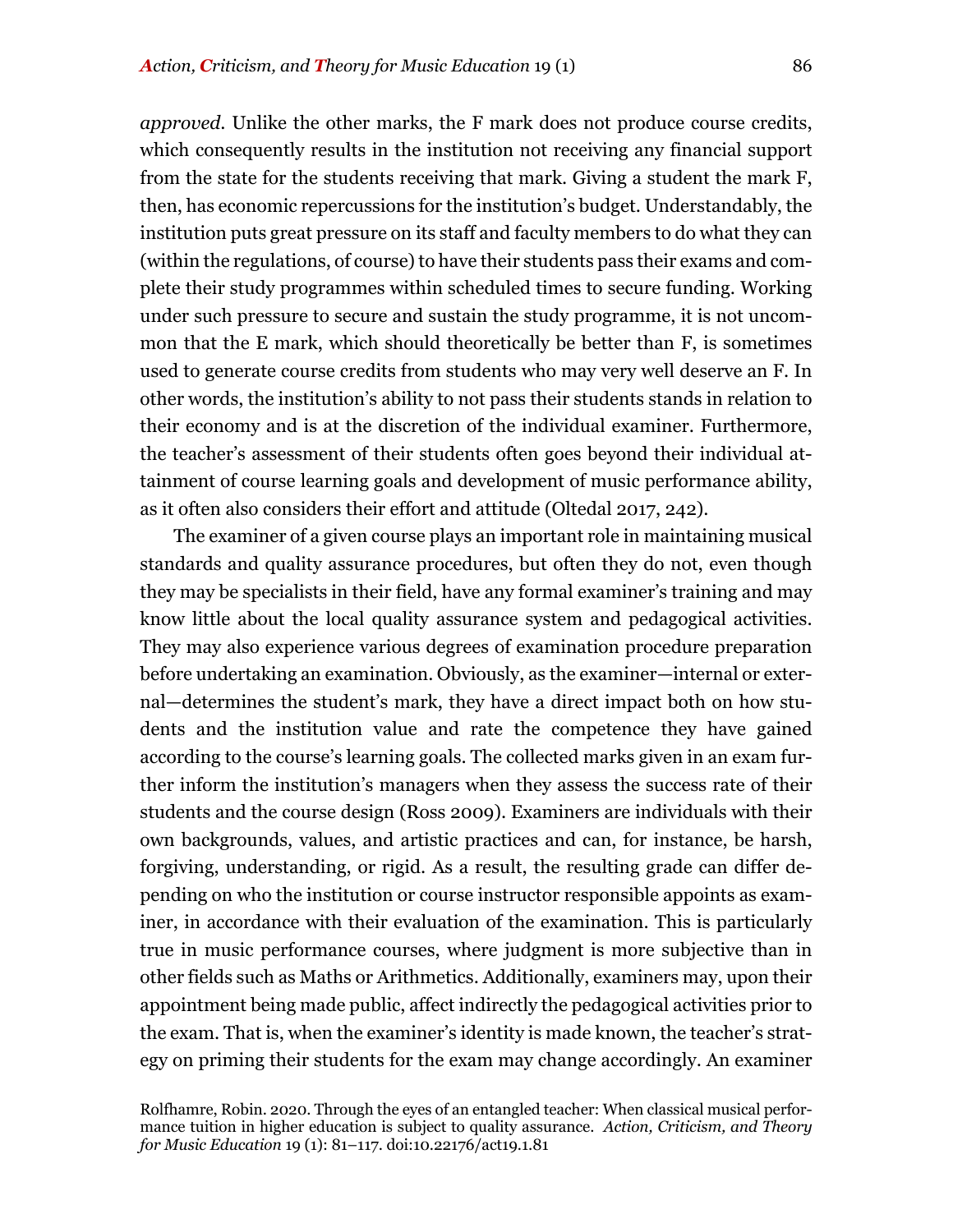who is particularly concerned with playing technique may cause a teacher to propose a technical show-off repertoire to their students. Similarly, an examiner mainly interested in the communicative, emotional perspectives of music performance may promote a less technical repertoire, but one that gives the student ample room to showcase their phrasing, emotive rhetoric, or similar characteristics. In the words of Valerie Ross, the examination procedure thus "influence[s] the teaching-learning ethos and social support system" (Ross 2009, 481).

It should be noted that not all courses are marked using the grade scale system. Some use the binary *passed* or *not passed*, where only the first mark generates funding and thus entails similar funding-based assessment situations. The marking system to be used in each individual course is decided by the course descriptions.

#### **Individual versus collective**

Classical music performance education is highly centred on the student's main instrument, and all other supporting courses of the degree programme relate to it (Angelo et al. 2019, 87). Therefore, in musical instrument performance tuition, the individual teacher, who is often a renowned, active musician, plays an important role in recruiting new students. A violinist may choose to apply to a given institution because they want to learn from a particular violin professor, for instance, rather than because they have been attracted by the overall reputation of the institution itself. As such, the individual professor's own artistic vision and pedagogical strategy becomes important to keeping a sustainable student portfolio. However, when several established, student-recruiting professors teach the same course—e.g., the *Main Instrument 2* course, different sections of which are taught by violin, horn, guitar, lute, vocal, and flute professors, each with their own profile, strategy, and agenda—it becomes more difficult to set up a shared framework for assessment of quality. The various instrument traditions may also differ between each other as well as internally in the learning outcomes that best serve their needs.

In Figure 1 below, I sketch the situation in a somewhat simplified manner (the real-life scenario is, of course, more complex than the figure portrays). At a first level, we have the framework provided by the institution through strategies, course descriptions, study programmes, quality assurance systems, staff policies, student rights, infrastructure, etc. Within this structure, the teacher has their own artistic

Rolfhamre, Robin. 2020. Through the eyes of an entangled teacher: When classical musical performance tuition in higher education is subject to quality assurance. *Action, Criticism, and Theory for Music Education* 19 (1): 81–117. doi:10.22176/act19.1.81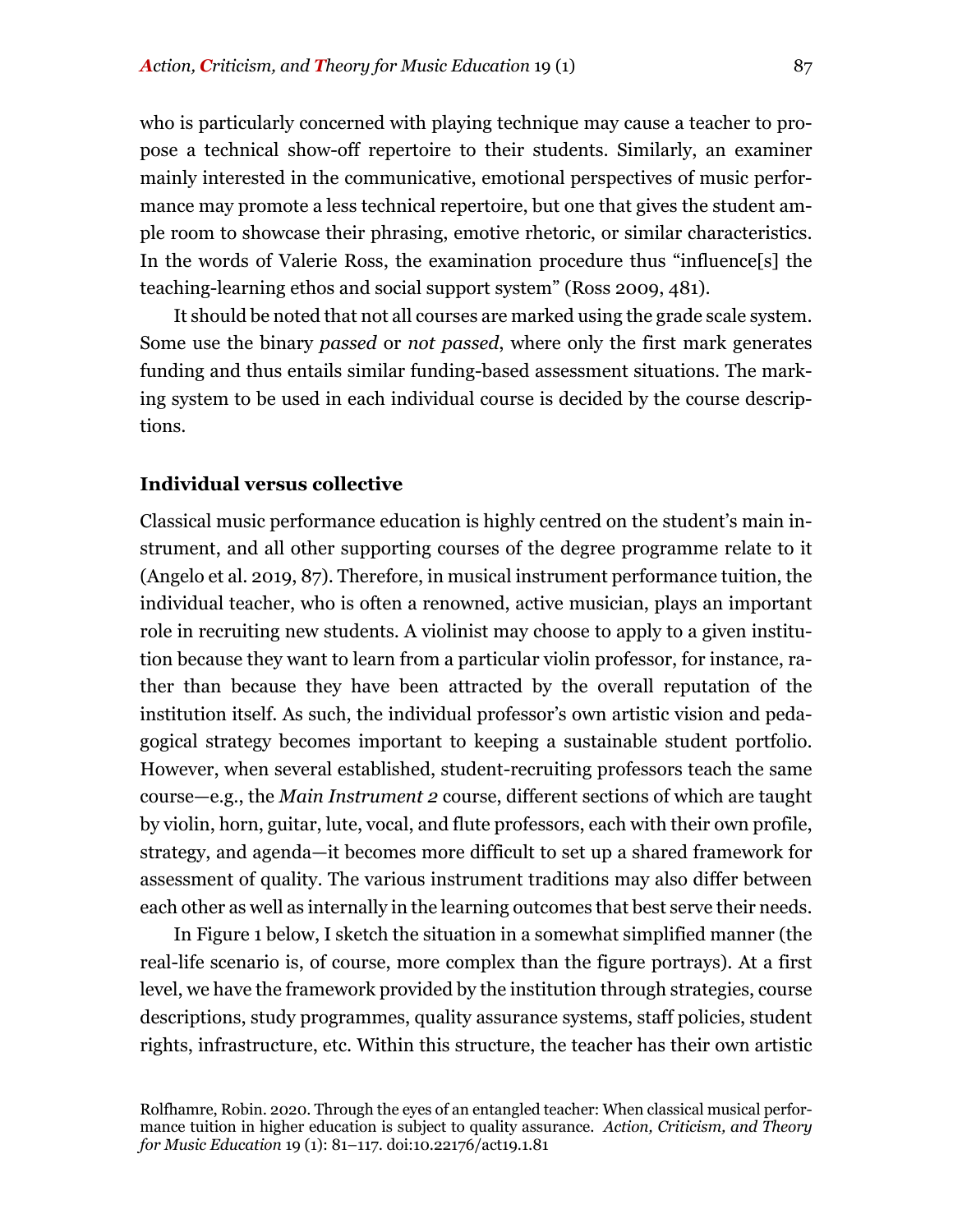agenda and ideology from which they design their educational activities and lead their students onwards. This pedagogical practice may serve various ends (far more than the present model can justify) and the selected path has impact on where student-teacher-institution-visibility arises for prospective future students. If successful, the educational practice, or simply the teacher's reputation, may hit the mark with its targeted audience, and more students will apply to study either with the teacher or the institution. Far more important to the artistic integrity of the teacher, as an artist, is their selected path—and the artistic quality concept they seek to lead their students to fulfil or relate to professionally. (I will return to this issue below.) Should the teacher guide the student towards an unheard-of artistic expression, or to something more familiar to a mainstream music market? Should they promote the standard, canonical repertoire, or have their students explore mostly unknown or rarely performed music? Would winning competitions triumph over creating provocative artworks (which may not exclude one another, but they may require different course work designs)?

However, if one prefers that musicians represent individuality and uniqueness in the music community, mainstream recognition and mass market may not be the proper focus for a teacher guiding their students. The possibility is that the "unique" musician may hit the mark and inspire fellow musicians in such a manner that it creates a recruitment market from a greater audience of prospective students. This comes with great risk, as there is no guarantee that this possibility will become a reality; the "unique" musician may equally well risk being considered an outsider, too unfamiliar to produce such a result. This is a risk that is not necessarily preferable if considered from an institutional financing perspective, according to which economy is based on the number of students passing their exams (i.e., completing course credits) every year. (See Figure 1 below.) Linking "quality" with "habit," Frederik Tygstrup comments, "This has well been one of the most persistent topics of the modern discussion of artistic quality: on the one hand, market success and the impact on a large audience, on the other hand, quality as defined by a cultural elite" (2016, 23; my translation).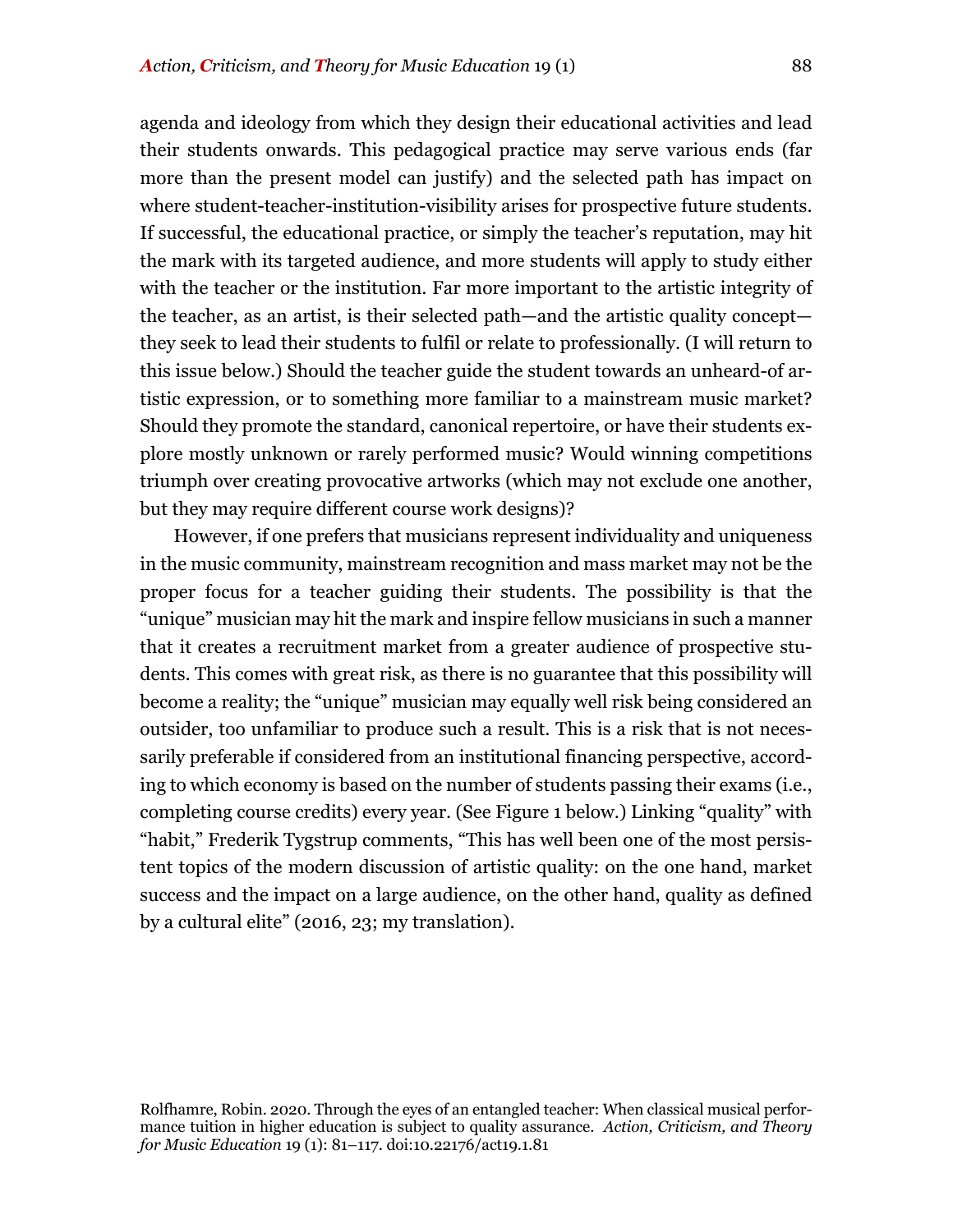

Figure 1. A proposed, simplified ecology for student recruitment, educational strategies, and student-teacher relationship. (My illustration)

The consumer, Tygstrup argues, becomes the producer in the sense that their userdata—through services such as Amazon, Netflix, Google and Apple—becomes the quantifiable data that determine what the production companies will produce in the future (2016, 24–5). In this sense, the teacher should be attentive to the student market in order to guide their students towards a mainstream ideal that a potential mass market of future music students will find appealing. If successful, a larger number of students may find that they would like to pursue the study programme and thus increase the student portfolio and finance framework through produced study credits. Following such increased economic resources, the teacher may be given a more sufficient budget to offer an even more alluring study environment through acquisition of material, increasing master classes, and concert activities. But, it is not necessarily true that this production mentality supports, or conforms with, the expectations of a cultural elite. Here lies an important conundrum: The potential student can only base their opinion on their previous experience and their own artistic values, because they may not yet have become part of the cultural elite to which they, through pursuing a study programme, ultimately may end up belonging. As such, the teacher is caught somewhere between increasing the student portfolio to maintain or fortify the economic framework (which is necessary for there even to be a teaching position and study programme in the first place)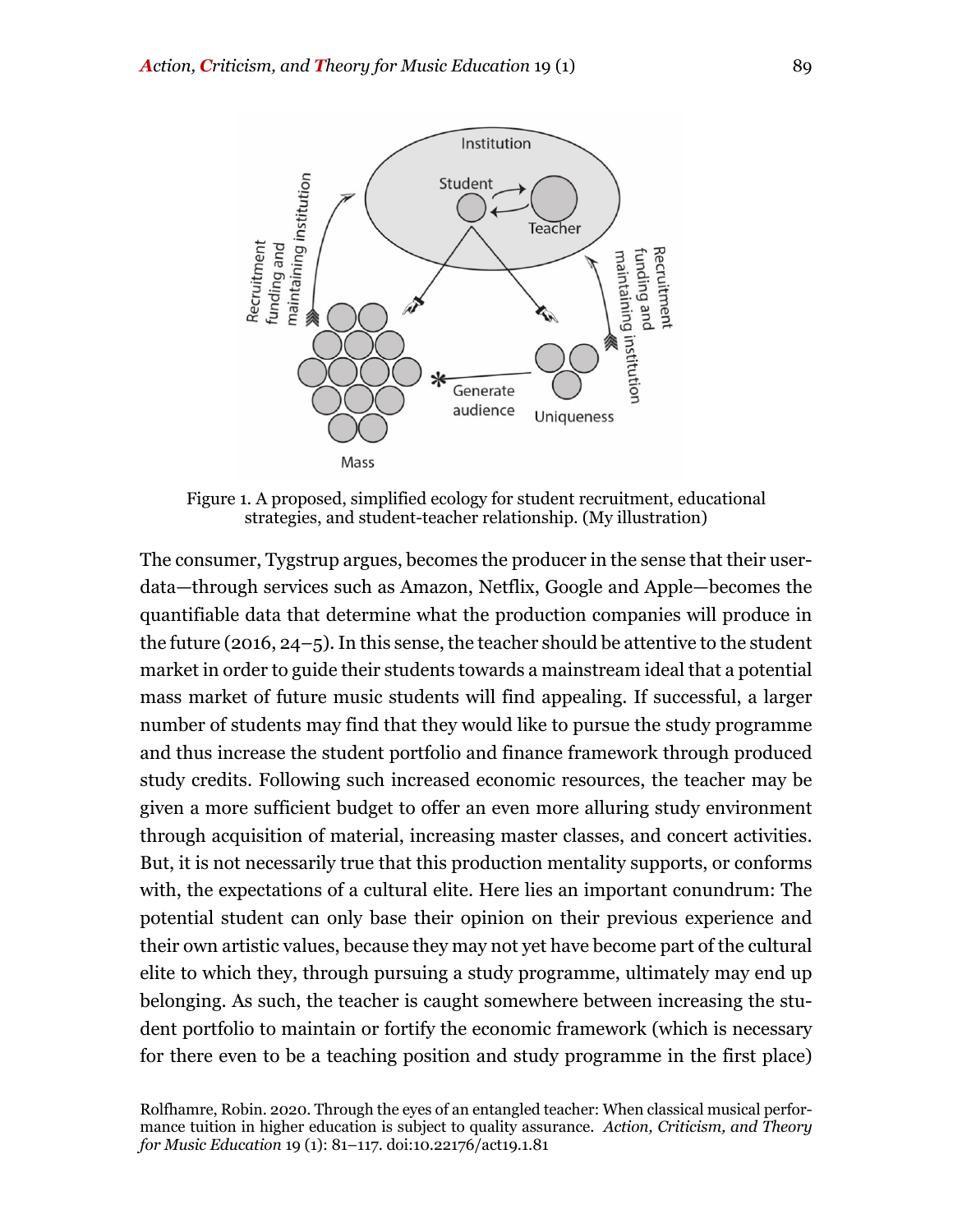and responding, and/or relating to the established cultural elite represented both by fellow artists and the cultural industry (record labels, funding institutions, managers, booking agents, etc.) specialising in one or more specific artistic expressions (Tygstrup 2016, 24–5). At this point, Tygstrup makes an important remark that it is a matter of "what we are socialised to regard as natural … how we employ specific pre-conceptions on situations, we experience, and also how the situation even can develop" (31; my translation). Accordingly, Tygstrup points to *habit* as a key concept in dealing with and understanding the processes of "quality" (33).

Different perceptions and ideas of "quality" are then at play simultaneously, between which the teacher must find some preferred solution stemming from their internal negotiations between various frictional concepts to create a space where their artistic and pedagogical ideals can unfold. A central perspective to this statement is the exploration of the teachers' own professional understanding (to which I will return below). But before the argument is mature enough to deal with this, we must come to better terms with the relation between institutional and artistic conceptions of "quality."

# **Quality assessment**

The general public generally regards "quality" in higher education and music performance as being synonymous with "good." Reputation often becomes a proxy for top quality, or excellence, and it often favours, in Chris Brink's words, "the old, the rich, and the beautiful" (Brink 2010, 140). But phrases such as "top quality" and "excellence" are by no means a simple matter, as they raise relational, provoking questions such as "Is it better than the others?" rather than "Is it good?" By extension, reputation fuels quality comparability between various institutions and programmes and between today's and yesterday's education. Students may ask whether a study programme in which they are interested is a good investment. The market may ask whether it provides the demands of the employers. With evershifting markets and civic activities, the content and methodology of education are always in flux, and they change according to the developing disciplines within which they seek to educate students. In recent years, we have seen an increasing shift from the supply side of education to the demand side, from learning and perfecting knowledge for its own sake to preparing for a job and civic engagement (Brink 2010).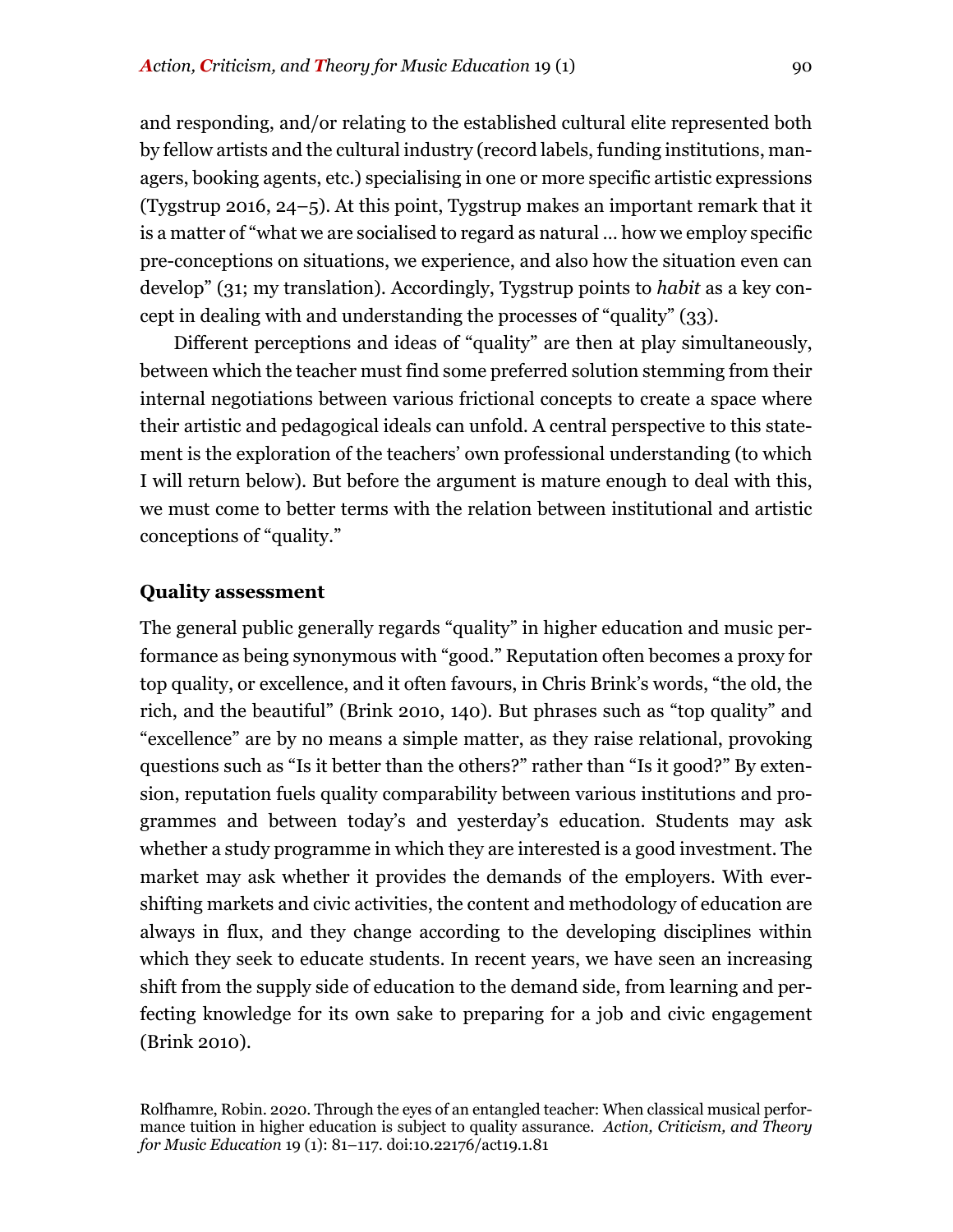Of late, external quality assurance has gained much focus in higher education worldwide. We often see this through two types of commitment: (1) a managerial control of quality assurance through internal routines and (2) the need to build an institutional quality-based culture to increase the commitment to quality improvement (Elken and Stensaker 2018, 191–2). Quality assurance procedures are central, key performance indicators for both NOKUT and the national Ministry of Education and Research, discussed above. If Norway is defined as a knowledge economy, and the educational institutions relevant to this article are financed by the state, it is easy to see how the designated quality assurance protocol is a paramount condition for being able to finance their activities and staff, and it makes evident that the demand side has overpowered the supply side of education. The "shift towards a consumer (economic) model of education rather than a transformative one," Terry Sefton comments, "can affect both how students approach learning and how teachers approach course planning, to avoid or minimize risk and to maximize success rates" (2018, 80). These effects can be seen somewhere at the intersection between managerial quality procedures and quality culture in what Mari Elken and Bjørn Stensaker (2018) call *quality work*. To them, the well-functioning higher education institution must acknowledge the practices which are not always visible or formalised. Only by directing attention to the practicalities of improving quality in the institutional setting, can we provide the necessary improvements and corrections to the managerial and cultural processes "that may be decoupled from what goes in practice" (Elken and Stensaker 2018, 200). The quality work in classical music performance education is generally made by music performance instructors. While education politics is dominated by grand narratives as it builds on comprehensive philosophies of how to ensure the best choices for the education of future generations, classical music performers are more concerned with individual relations and development (see below). Through this perspective it is often withheld that quality in education can be defined, made operational and measured (Johansen 2009, 33). Education politics and classical music performance education are separate social systems that regard and communicate with the other self-referentially, each from its own perspective (36). In fact, musicians may take advantage of conceptual fogginess on the part of those rooted in education politics as a shield to deflect and invalidate questions from those who do not have their expertise. On the other hand, the higher education sector may disregard any form of mysticism advanced by performing musicians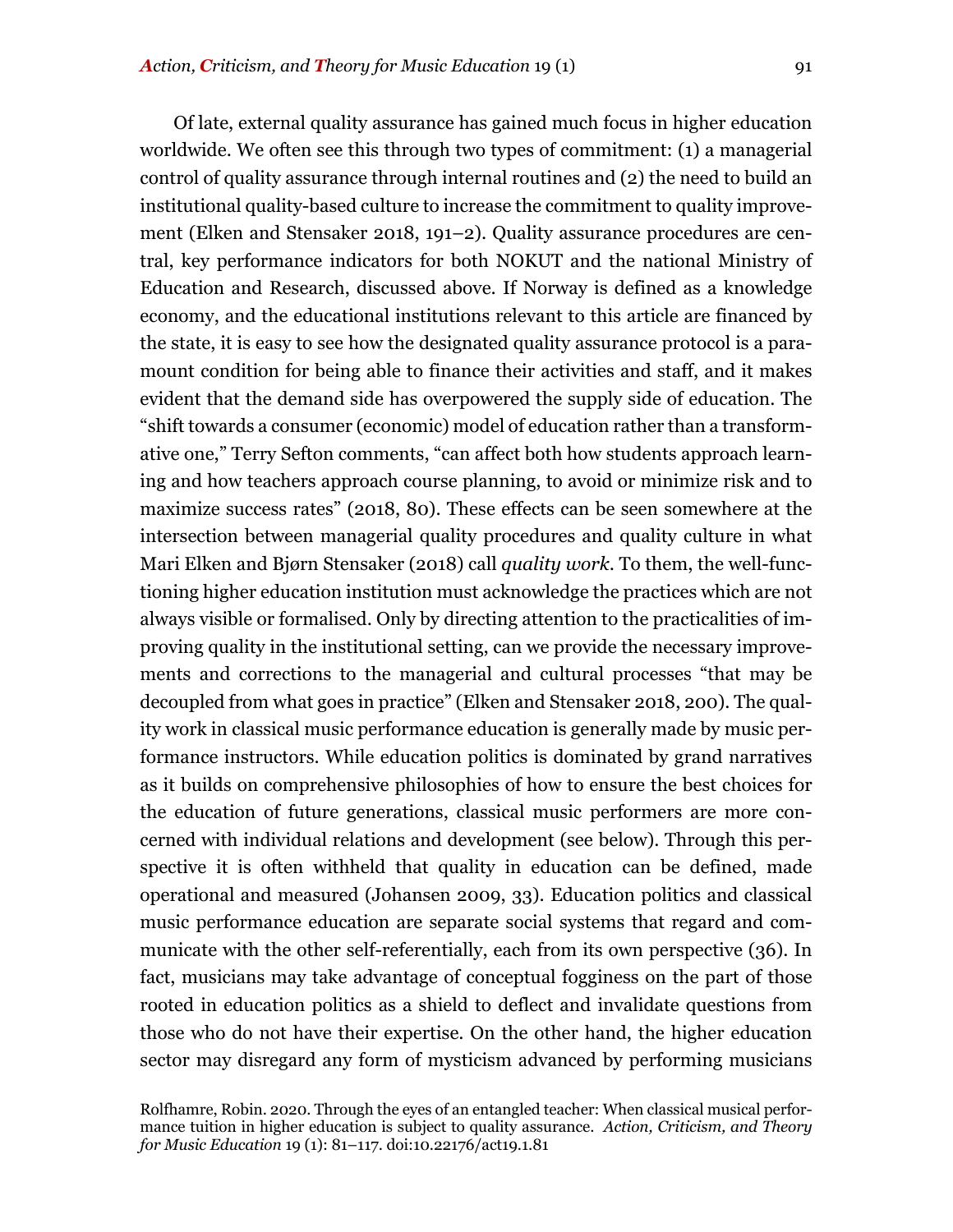and regard them pragmatically as economic actors providing a desired service to meet market demands (Angelo et al. 2019, 91).

For comparability and effective limitation of administration costs within large, multifaceted educational institutions (e.g., in the areas of philosophy, AI, engineering, the arts, language, ICT), it is easy to acknowledge the managerial need to have one single quality assurance procedure to assess all educational activities. One single quality assurance system, however, may not be suitable to implement within different kinds of educational activities (such as maths, medicine, music performance, and visual arts). In such cases, there will be friction and discrepancies between what is implemented, practised, and assessed. This generic quality protocol situation has provoked reactions from Norwegian artists, largely because of the perceived discrepancy between the values promoted by the state's education politicians, post-secondary music education institutions, and the music performance community. This is particularly the case when quality initiatives are applied too broadly to address the particularities of individual fields of study in a just way (Johansen 2009, 33). The Arts Council Norway initiated a four-year research programme, from 2014–2018. The project, *Kunst, Kultur, og Kvalitet* (Art, Culture, and Quality), resulted in, among other things, four anthologies and a series of essays in which various representatives from the cultural and artistic community sought to better understand what quality entails within and surrounding artistic practice (Kulturrådet 2019). Tygstrup, referenced above, was one of many project participants who provided useful resources on the topic, some of which will be considered here.

#### **Artistic quality**

Norway is one of the most academically oriented college sectors in Western Europe, with streamlined and formulaic degree programmes and career structures. In 2015, the state initiated a restructuring of the higher education sector, with a large-scale merger process to reduce the number of state educational institutions. Over the past 10-15 years, traditional music conservatories have merged with universities or university colleges and now find themselves within new settings which challenge the traditional conservatoire notions of mandate, knowledge, and competence. The conservatoire vocational mindset has been replaced by goal-oriented competitive entities and new expectations of civic and academic impact and new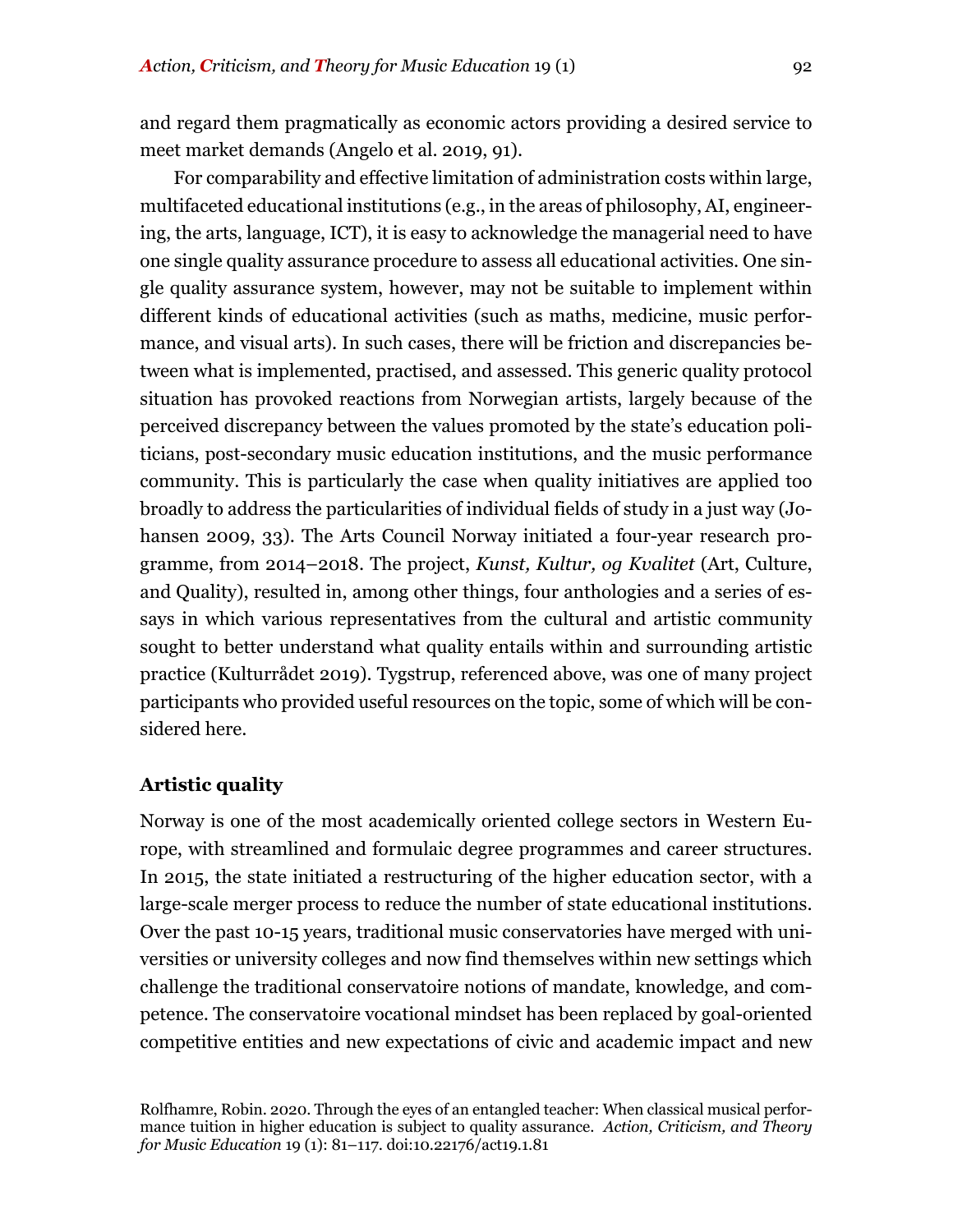pedagogical standards. Marked by high expectations of research paths, publications, the standardisation of courses, grades, and positions, vocational education has become more university-like (Angelo, et al. 2019, 78–82). State higher education policies and the traditional vocational classical music performance mindset thus have conflicting interests, values, and processes. Accordingly, to better assess quality assurance processes, we must consider the perspective of quality in classical music performance.

In his contribution to the Arts Council of Norway's Art, Culture, and Quality project, Håkon Austbø (2018) takes us straight to the core of assessment in classical music performance by focusing on jury-work in performance competitions. (Austbø is concerned with traditional classical procedures of competing, rather than televised versions such as the Voice, Idol, and others, although there may be similarities that I will not expand on here). To make his argument easily accessible, he presents a hierarchical list of quality-related features of music performance:

- 1. The musician plays the right notes at the right time and in the right place, true to the notation.
- 2. The musician plays according to the relevant performance tradition and style.
- 3. The performance is historically informed within relevant historical periods, styles, and geographical locations.
- 4. The musician displays an understanding of the composer's intentions.
- 5. The musician conveys an understanding of the "nature of the work."
- 6. The musician's musical interpretation is unique and personal. (Austbø 2018, 16; I have translated and rephrased the bullets for increased clarity).

To Austbø, quality assessment strategies within classical music performance usually approach this hierarchy either from 1–6, which is indeed the most common, or from 6–1 depending on the preferences of the individual jury members. As Synne Skouen remarks: "The professional, classical music community is, on their end, almost hysterically performance- and knowledge-centred.… Among music performers, there is an increased demand for virtuosity as an undeniable goal for quality" (Skouen 2018, 22; my translation). Focusing on Austbø's bullets 1–5, we can grasp the fundamental precedence held by the musical "work." This is further emphasised by Tanja Orning (2018), who speaks of the public quality assessment of contemporary art music, where the music reviewer most commonly focuses on the work rather than the performance:

In the public quality assessment of contemporary art music, the reviewer most often focuses on the work; what is to be evaluated is the composer's intention and development. Even if the work rarely is assessed in written form [i.e., the score],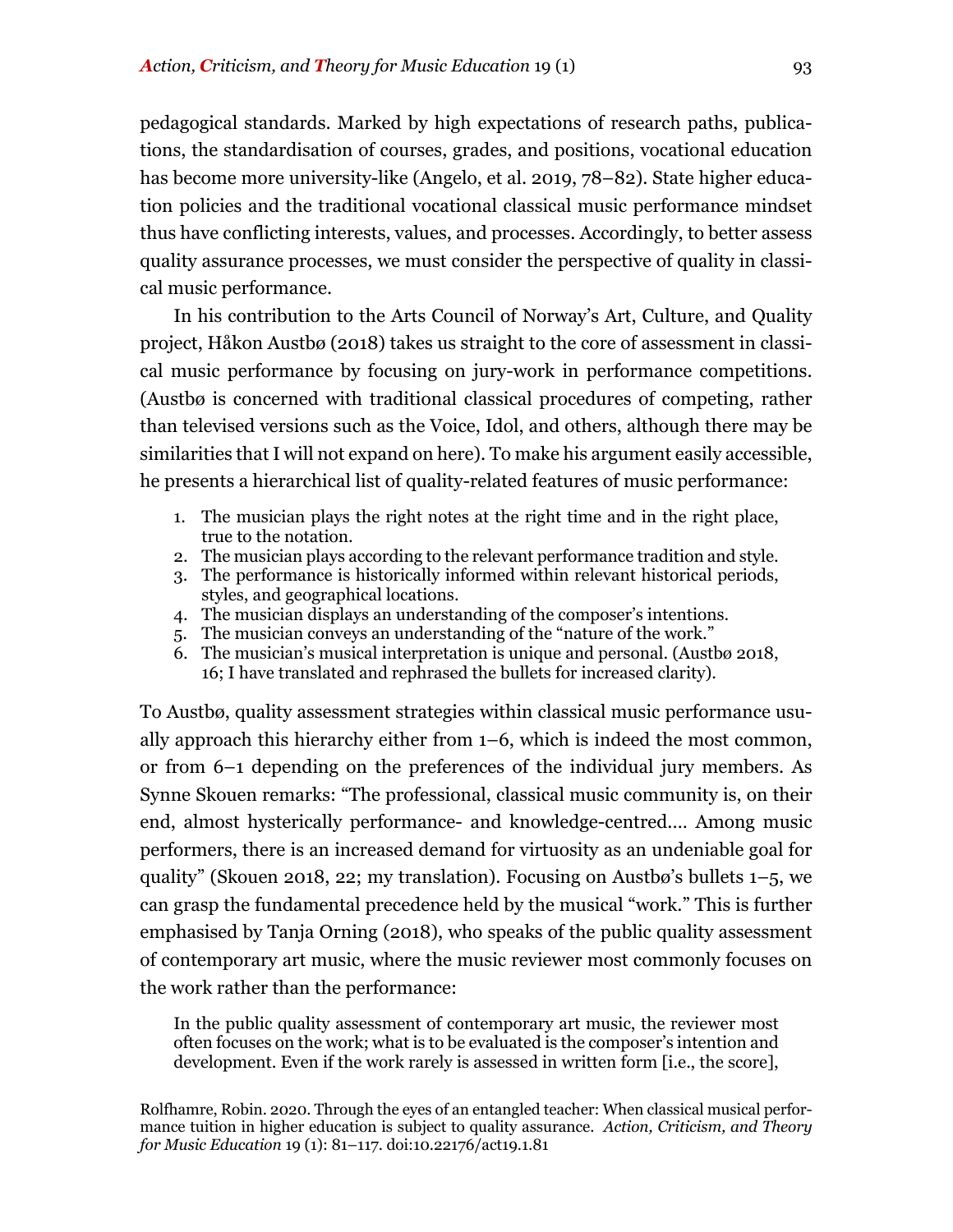but rather as sounding matter (performed either in a concert or through recordings), we often see how the performance remains unmentioned. In many ways, you could regard this lack of considering the performance as a heritage from the nineteenth-century's artist ideal and its related work-concept, where a division between the *creation* and the *performance* was established. Despite one hundred years of experimentation in contemporary art music, the work-concept remains solid. (Orning 2018, 27; my translation)

What Orning refers to is the aesthetic change that occurred in the nineteenth century where the "work" received a status of an artwork. This did not only affect the performance on contemporary written musical compositions, but also how historical works from earlier periods were performed, understood, utilised, and perceived. In Lydia Goehr's words: "One way to bring music of the past in to the present [Goehr is here addressing the nineteenth century], and then into the sphere of timelessness, was to strip it of its original, local, and extra musical meanings" (Goehr 2007, 246). This was perhaps an essential aesthetic strategy at the time, which crystallised itself as a shift from the earlier interest in historical works to find models, to establish a new perspective in which "they began to see musical masterpieces as transcending temporal and spatial barriers." She continues: "By severing all such connections, it was possible to think of it now as functionless. All one had to do next was impose upon the music meanings appropriate for the new aesthetic" (246).

But to remove the musician from the music in the name of objectivity and assessability is not a simple matter. As Goehr beautifully remarks, "The imaginary museum of musical works may well remain imaginary, as it continues to display the temporal art of music in the plastic terms of works of fine art, but it will never achieve complete transcendence and purity while it allows human beings to enter through its doors" (286). The selected strategy for assessing musical performance quality here is pivotal for the foundation of musical practice and, by extension, pedagogical strategies and visions. Austbø remarks that the ideal that music is to be assessed in a next-to-objective fashion (cf. the bullets' 1–6 order in the above hierarchy), rather than the uniqueness-perspective (i.e., bullets 6–1) which some withhold, has an impact on what sort of musical artists are being produced and promoted, that is, the aptness of a young performing musician within the traditional career-path. Those who win competitions have a better starting point for establishing a career, and they are better off also because competitions enable networks that are essential for a music performance career. As such, the musical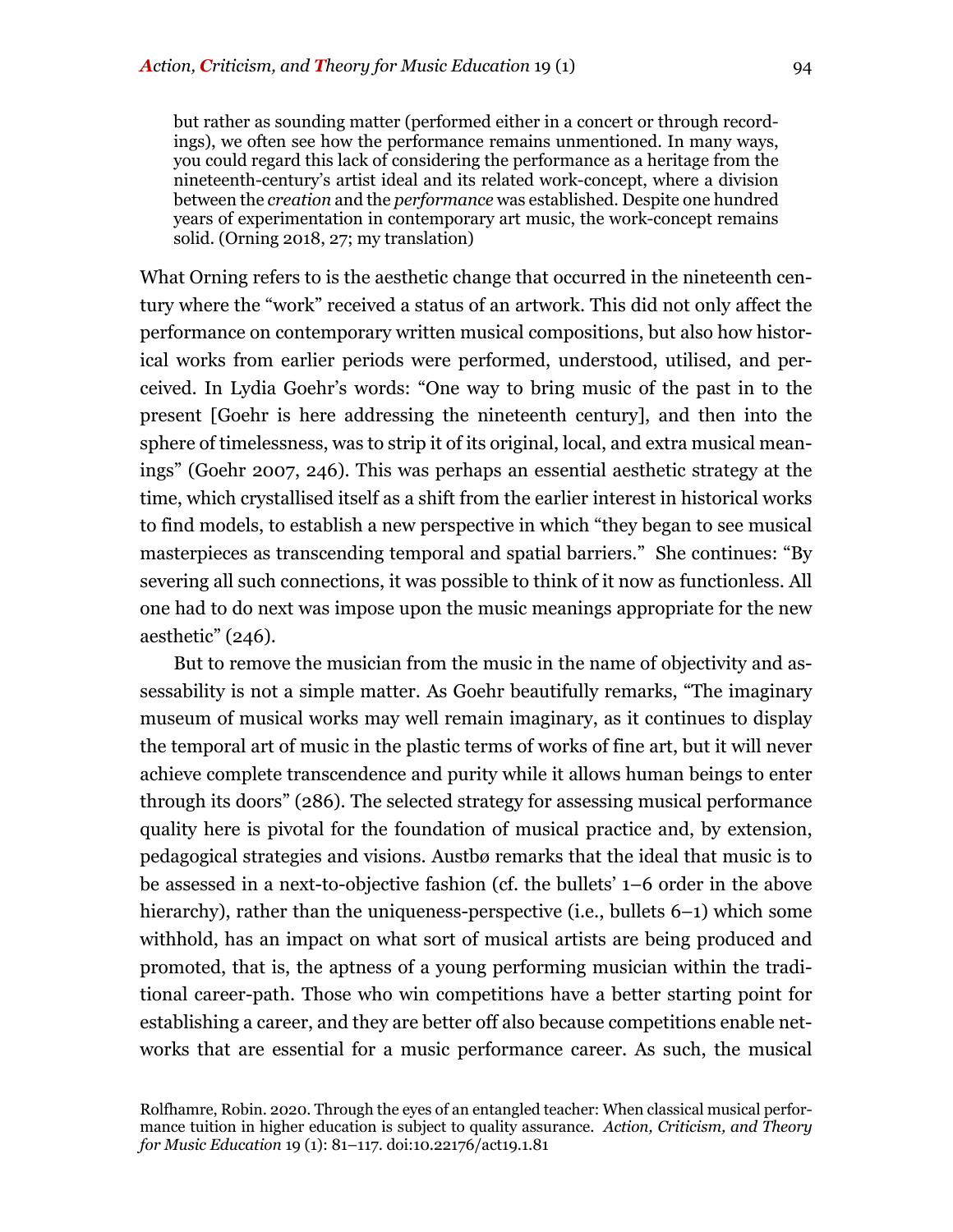community beyond competition activities most often reflects the dominant hierarchy (bullets 1–6), which leads to a music practice characterised by accuracy, predictability, and lack of originality (Austbø 2018, 16–17).

For the music performance teacher, an important perspective presents itself here: Why are we educating young performers and to what end? Obviously, I will not be able to address the question in full, but what should be addressed is whether we are educating young musicians for a job or to become artists. The two ends are not mutually exclusive, but they differ in learning content and artistic ideals, as well as the accountability and mandate of the music performance teacher. If getting a job is the main focus, one would perhaps design the course content in relation to orchestral musicians, music administration, music therapy, music pedagogues, culture politicians, public acceptance.In contrast, an artist-emphasis may cultivate uniqueness, provocative artistic statements, underground art-scenes, the cultural elite. In the case of this latter example, no dichotomies are pure, and the 'black and white' is always connected by a gradient. What crystallises here as a pivotal point for the music performance teacher is where the teacher identifies and localises themself and their students within this "gradient scale." Also of consideration is where they consider the threshold to be between the one and the other (see Fig. 2 below).



Figure 2. A visual representation of Austbø's suggested quality-dichotomy including a position-parameter. (My illustration)

Clearly, there is a potential for mismatch between the prerogatives and focuses of the two quality-perspectives, i.e. course and study programme evaluation and classical music artistic practice assessment. The "getting a job" approach, for example, often takes precedence in music education for more than one reason. The first is to fit the music market enough to sustain a career. As Austbø comments, the main focus of the music market is to sell products or services to which appropriate quality criteria are assigned (2018, 17). The second reason is to fit the national framework for quality in education (at least in the present local case), where the consumer-product/service-relation prevails. A third reason is because students have to live. They need a sense of security that they will be able to earn enough to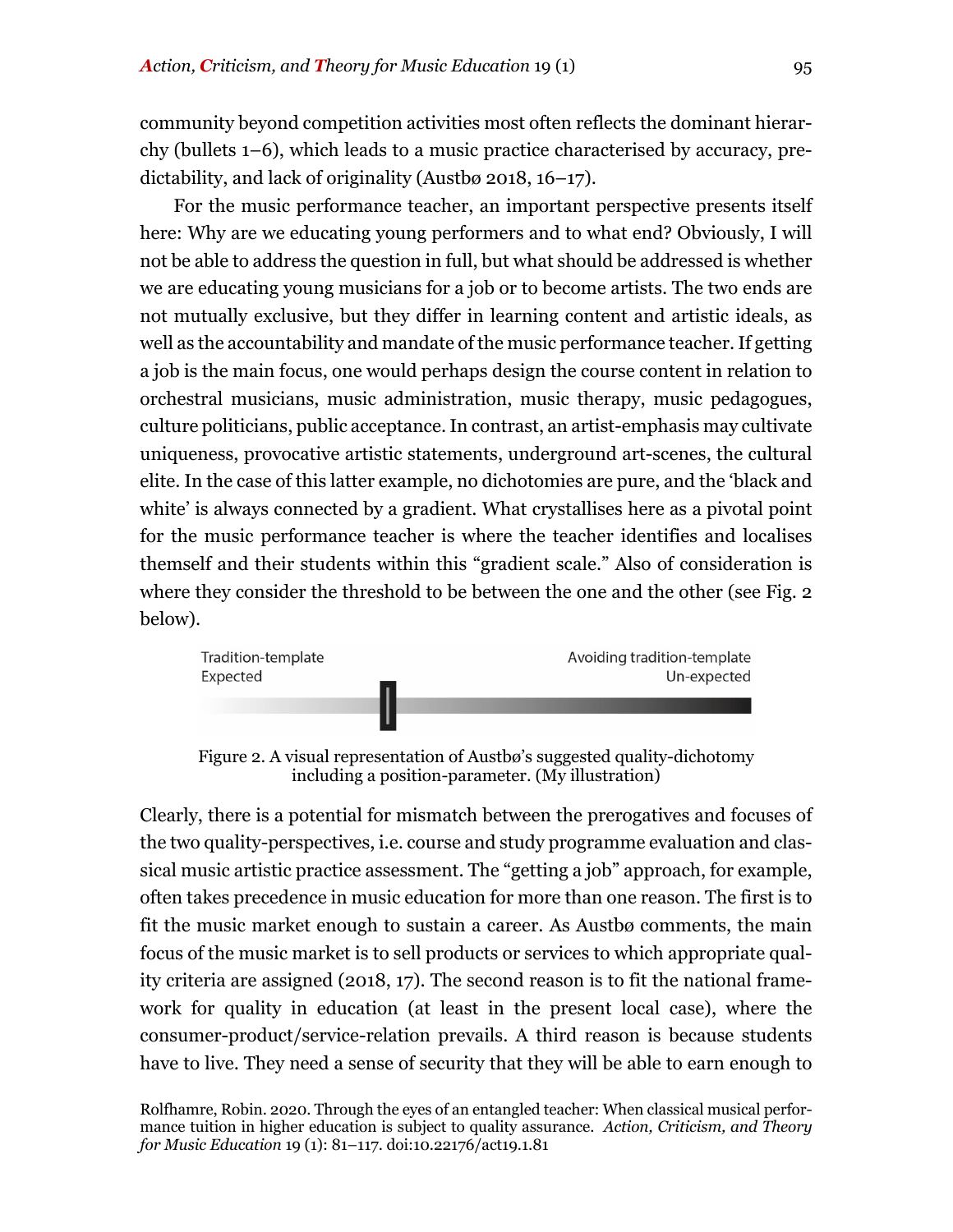live (i.e, for shelter, food, transport, internet, etc.). A tenured job, of course, is better suited to provide this than a freelance career, which is less predictable and unstable. Such careers demand a different skill-set than does the focus of the unique artist who "lives for the art" and who may ensure living expenses through touring, scholarships, patrons or secondary jobs such as driving a bus, working in a grocery store, or teaching secondary school. If we recall the above-mentioned phrases from the *Act relating to universities and university colleges*, the *Long-term Plan for Research and Higher Education 2015–2024* and the mandate to NOKUT, the first perspective (i.e., to get a job) would clarify and support the present university quality assurance system question: "Is the course sufficiently performed for the student to reach the learning outcomes which qualify them to get a job?" A recent, unpublished report, *Kvalitetskriterier for utøvende og skapende musikkutdanning i Norge: Rapport fra en arbeidsgruppe oppnevnt av Rådet for utøvende musikkutdanning, november 2018* (Quality criteria for performance and creative music education in Norway: Report form a workgroup assigned by the Council of Music Performance Education, November, 2018; my translation) points out that, according to the government, quality is somewhat unanimous with the ideas of seeking improvement and establishing a culture for change within education  $(4-5)$ . In the local Norwegian state university quality assessment system, which is my case study here, I should praise the writers of the quality assurance protocol for realising this improvement and culture-for-change imperative, but the question is whether the design actually serves to improve things for the performing arts and young performing artists.

# **Local quality assurance procedures**

To address this latter perspective, I will now turn directly to describe the local quality assessment system at the state university where I work as an example. To ensure transparency, the university makes its procedures and mandates publicly available for both students and staff. The procedure is as follows: First, *student representatives and their registered substitutes* are appointed by a student election. Enrolled students can run for candidacy and there are one representative and one substitute per class. The student representatives participate in a study council to represent their classmates. The Faculty Director and the Student Organisation are responsible for ensuring the representatives receive the necessary courses and training.

Rolfhamre, Robin. 2020. Through the eyes of an entangled teacher: When classical musical performance tuition in higher education is subject to quality assurance. *Action, Criticism, and Theory for Music Education* 19 (1): 81–117. doi:10.22176/act19.1.81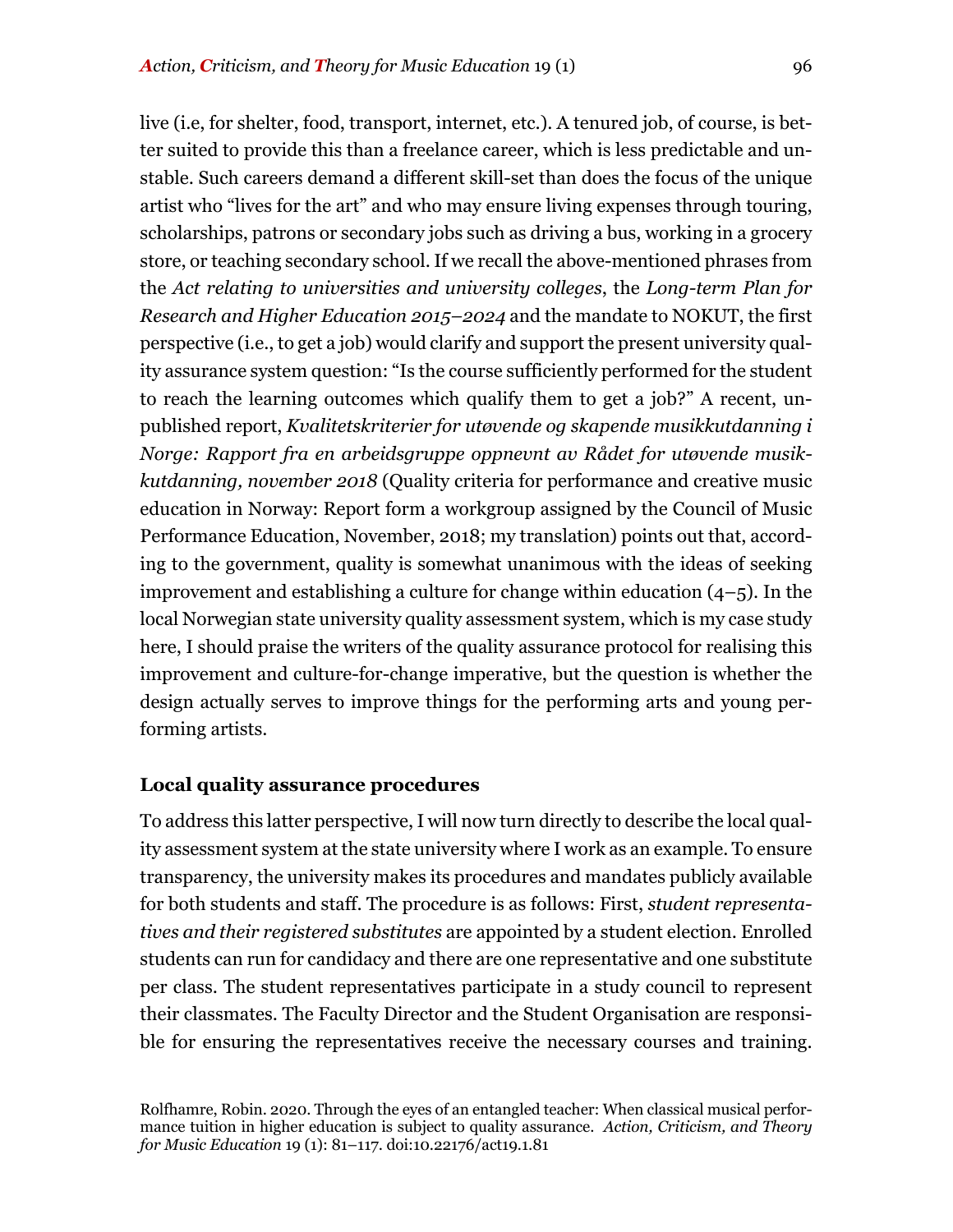Second, comes the *course evaluation* performed by a student representative and a course administrator (appointed among the local staff members, preferably one currently teaching the course), which can be performed in one of the following manners:

- 1) Digital survey followed by a dialogue between the course administrator and the student representative.
- 2) A student group discussion led by the student representative, followed by a dialogue between the course administrator and the student representative.
- 3) A dialogue between the course administrator and the student representative.
- 4) A dialogue between the study programme leader and the student representative.

A third step involves the *study programme meeting*, in which the responsible study programme leader, who is appointed through a public job application process, meets with the student representatives and course administrators to assess the study programme in full. This is also where a collective decision is made on which of the above course evaluation processes should be employed. The study programme meeting can be followed by *further meetings*, where the course administrator meets with the course teachers to improve the course based on the course evaluation. They may suggest changes to be presented to the study programme leader. The fourth step is the *periodic study programme assessment* (responsible entity: The Faculty Board). This procedure should be performed every sixth year, at least, and involves a full study programme evaluation. The evaluation is done by a board designated for the task, including both staff and students, as well as representatives external to the university. When the Faculty Board approves the periodic programme evaluation and the process has resulted in changes to the study programme, they will send it, together with a proposed revision of the study programme, for re-accreditation by the Academic Affairs Committee (only if the study programme is valued as 30 study credits or more) (Universitetet i Agder 2019).

Within the above process, the course administrator is given two template documents to guide the procedure.1 The first is a checklist for student questionnaires, and the second is a document with mandatory questions to guide the dialogue between the student representative and the course administrative. Both ask the same questions in different ways. I will focus on the questionnaire template in which the student is presented with a range of statements, to which they should respond according to their own perception on a scale ranging from "I strongly agree" to "I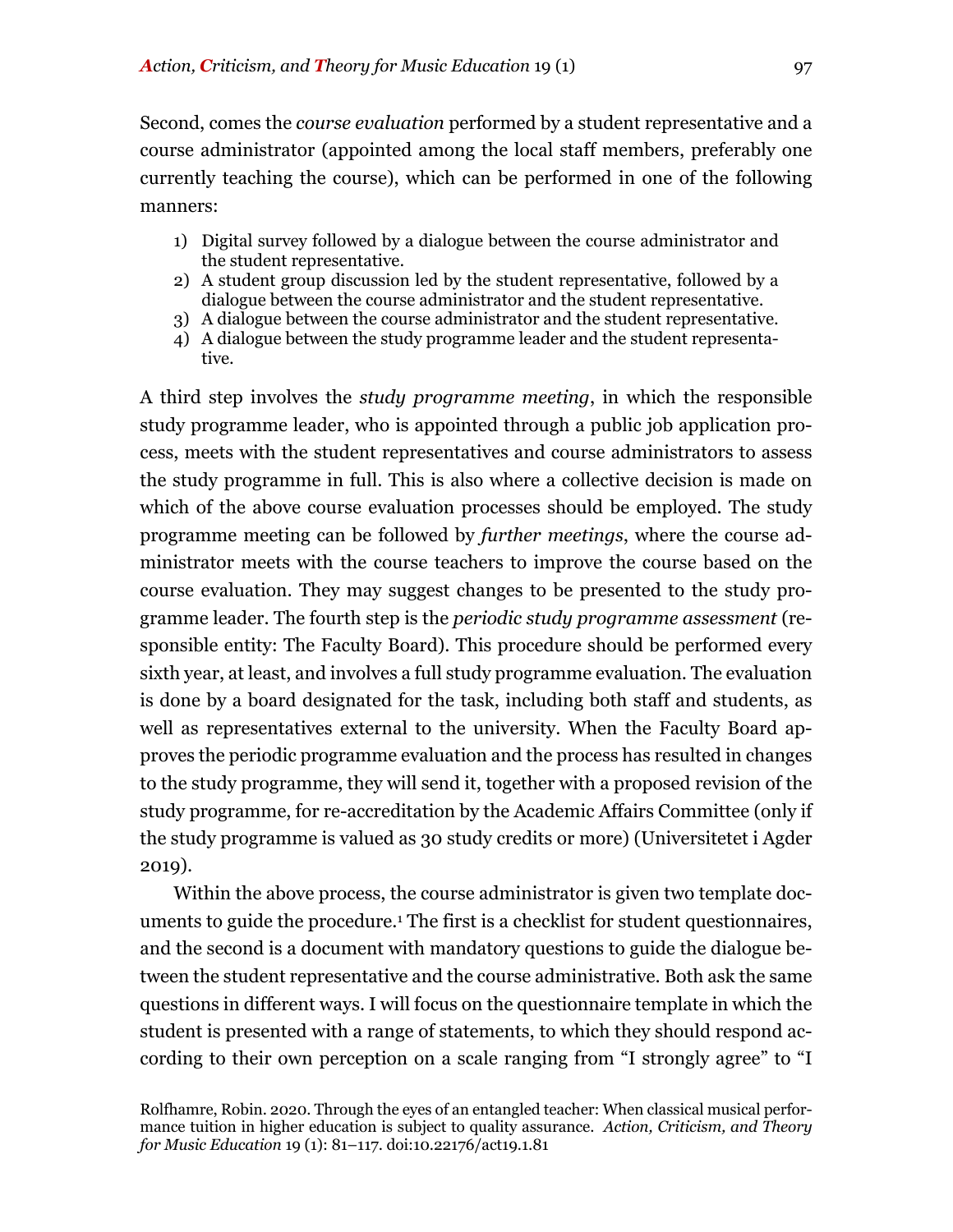strongly disagree, with the additional alternative 'Not relevant.'" The statements are organised under the topics Academic content and learning outcomes, Teaching and supervision, Learning environment, Workload and individual efforts, and Other.

In *Academic content and learning outcomes,* the first of two questions ask to what degree the student finds that the teaching methods contribute to achieving learning outcomes. This could be seen as a negotiation between the students' conceptions of the teacher or teachers' rhetoric regarding the teaching and learning activities, the nature of what is to be learned and how it is learned, and how the student understands the learning outcomes in relation to what they do. Obviously, the teacher and student may differ in what learning outcomes signify and what is the best way to achieve them. Expectations may also differ between students and teachers of various instruments within one single course. This is because, in Norwegian higher education, it is not uncommon for individual courses to be taught by several lecturers who may have minimal or next to no awareness of each other's work. In main instrument tuition, for instance, one single course may include individual music performance activities with one teacher per instrument. The violin students meet only with the violin teacher, the clarinet students with the clarinet teacher, and so on. Furthermore, these teachers may be temporary professional staff who are not part of the tenured staff at the institution but are hired to teach only a few of the enrolled students within the course. These teachers may come to the institution, teach the students, and go home without having any additional administrative duties or imposed office hours.

As a result, the voice student may read a learning outcome in the style of 'After completing the course, the student should be able to perform and communicate music at an international level' and expect some training in language, acting, and rhetoric, while the classical guitarist may instinctively think of topics such as phrasing, tone production, and technique. These differing expectations form the foundation of how the student replies and responds to different competence traditions within one single course. Similarly, the individual teacher's conception of what is relevant knowledge and skill, as well as their teaching ideologies, may differ considerably and are often the result of complex relations between each teacher and student (Oltedal 2017, 243). This phenomenon is not unique for higher education, but is part of the music performance education tradition from beginning to end.

Rolfhamre, Robin. 2020. Through the eyes of an entangled teacher: When classical musical performance tuition in higher education is subject to quality assurance. *Action, Criticism, and Theory for Music Education* 19 (1): 81–117. doi:10.22176/act19.1.81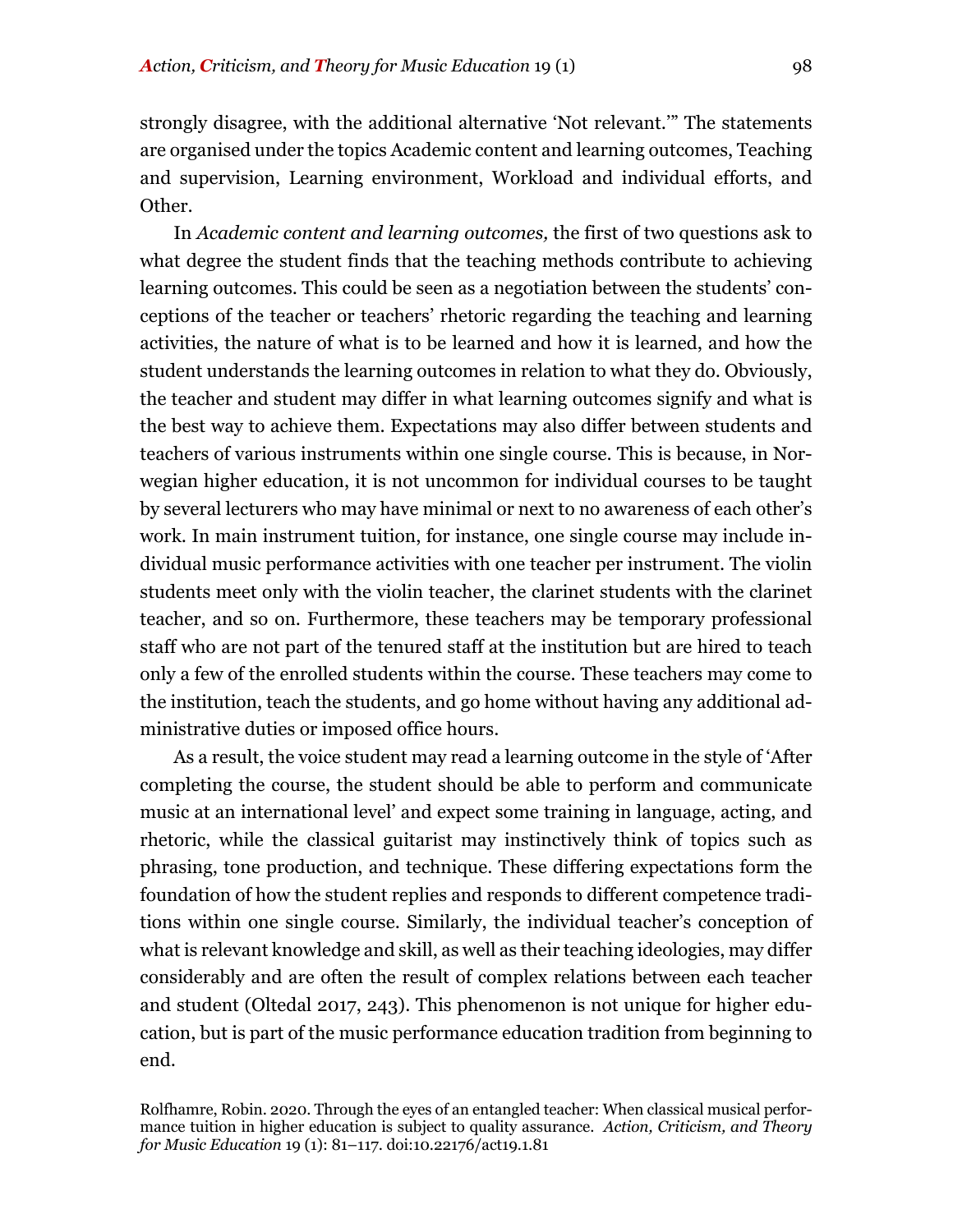Secondly, students should rate whether "[t]he syllabus covers requirements for learning outcomes." This, I argue, is not necessarily a matter of establishing facts, but of rhetoric and perception; if the student does not already know the course work by heart, how should they be able to judge the relevance of the syllabus in relation to the learning outcomes (in the sense of considering whether other, better literature and course materials might be used)? Is it not the point that the fact that they do not necessarily know it constitutes a selling argument for why they should register for the course in the first place? Is not the underlying reality of this statement, then, rather one of "does the teacher rhetorically persuade me that the syllabus is the right one?" If the evaluation is performed as the course reaches its conclusion, students may be better equipped to judge these matters, but if the evaluation is performed as a mid-way assessment, that is, at the middle of the first and/or second semester (if relevant), is it not too soon for anyone to judge if what they have read or *will* read is helpful to them in reaching the learning outcomes which they have not yet been tested on? In uttering these questions, as stated above, I wish by no means at all to call into question the competence of the students. Yet, the nature of the statements, I argue, is perhaps one of "judging the book by its cover." Rather than assessing the quality of the course, the teacher's rhetoric, academic ideal, and artistic vision in the eyes of the students is what is at stake.

*Teaching and supervision* pinpoints the student's satisfaction with the quality of teaching, the scope of feedback and supervision from the course teacher, the variation in teaching and work methods, and the use of digital tools in the teaching. With the previous remark in mind that the main instrument serves as the organisational centre-point of classical music performance degree programmes and is an important recruitment factor, it becomes challenging to assess the quality of different educational and artistic practices within the one course. The generic degree structure imposed on vocational conservatoire mindsets clearly does not fit well. On top of this, the final mark may be established by an external censor who has no prior knowledge of the course progression. They can only base their decision on the course description, the censor instructions, the grade scale (if relevant to the individual course), and the exam delivery. A relevant representative of the teaching staff attends the marking meeting and may provide input, but the final grade is decided by the censor. In effect, this may result in the teachers having little or no input on the final grades. In courses of this sort, we see how problematic it becomes when a student is asked to rate, as mentioned above, their satisfaction with the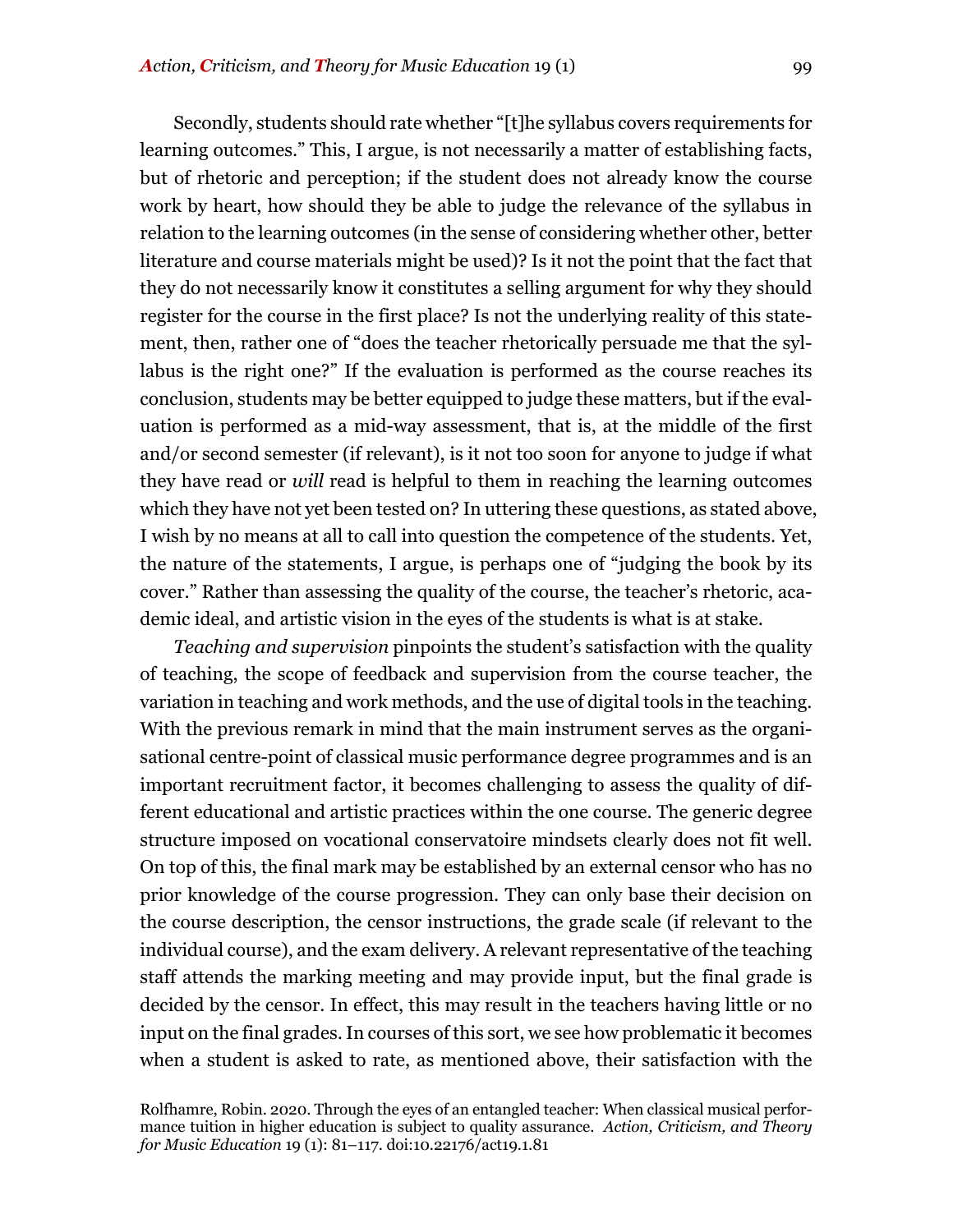quality of teaching, the scope of feedback and supervision they have received from the course teacher, the variation in teaching and work methods, and the use of digital tools in the teaching. When 'a teacher' can at once signify several teachers, both skilled and novice, tenured or hired, technologically skilled or old school, then what does the students' collective rating finally tell us? It may provide us with quantifiable data about the students' overall impression of the course, but it does little to identify the staff activities and how quality assurance can be effectively assured and improved.

The *Learning environment* category is designed to address bullying, integration, and social wellbeing, as it includes statements regarding the relations between students and teacher(s), the academic environment among students, and their abilities to cooperate. The category also addresses the social environment among students.

The *Workload and individual efforts* addresses the student's self-perception and enables them to rate their preparation prior to classes, their study efforts and how motivated they are to study the course. They should also indicate how much time they invest in the course per week by selecting one of the following alternatives: Less than 3 hours, 3–5 hours, 5–9 hours, 10–14 hours, 15-19 hours, 20–29 hours, or more than 30 hours.

The *Other* category asks the student to formulate up to three aspects of the course that are positive and up to three that should be improved. All should be rated as Less important, Important or Very important.

## **Learning modes and thresholds**

The relation between student and teacher is key in the quality assessment of musical instrument performance studies, it appears. If the power of definition is given the student, however, and how they perceive the relevance of the course material, then, the situation becomes more complex. Now, we should also consider whether the individual student perceives that their learning modes are governed by their teacher's practice. Roar C. Pettersen suggests that learning is based in three modes: 1) learning strategies, 2) learning styles, and 3) learning approaches. The first relates to what students do to learn (e.g., repetition, elaboration, organisation, and meta-cognition). The second addresses how they learn; that is, their preferred manner of receiving, processing, and storing information and knowledge. The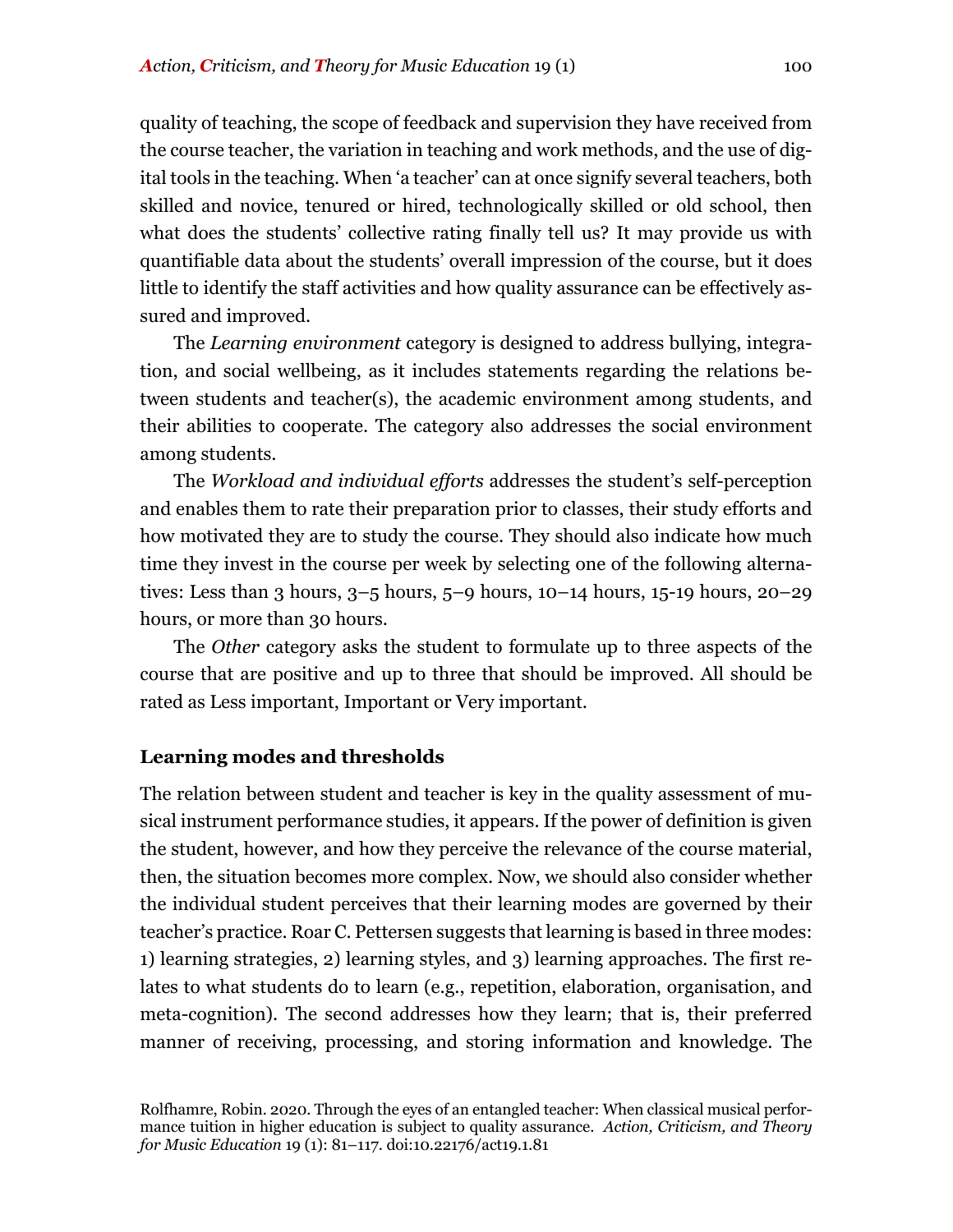third is divided into in-depth approaches and surface approaches (i.e., on the one hand getting to know the core-mechanics of the topic and, on the other hand, learning facts and details) (2008, 15–19). If the student and teacher learn in the same manner, they may easily agree on a learning activity, but if they differ considerably and perhaps do not communicate properly with one another (for whatever reason), it may be more challenging to agree on the same terms. The students who fit the learning style promoted by the teacher may rate the course activities more positively than those who fit a different style better. Clearly, a successful learning activity stems from a negotiation between the student and teacher's conceptions of the what, how, why, and when of learning, and what qualifications there should be for a successful relationship between student and teacher. In Figure 3 and Table 1 below, I use gradients between two set criteria (be it artist/craftsperson, learning style A/learning style B, or something else entirely) to ask, through logical functions, what formula promotes learning. Should the teacher and student agree entirely? Should they agree on some things but not others? Is it best if they disagree? And, where do we place the threshold for what is acceptable between the two set criteria (whatever they may be)? These questions, naturally, are of a rhetorical nature, as I would find it difficult to imagine the possibility of posing any universal, generalised response to them.



Figure 3. Student-teacher relationship expressed as possible logical functions. (My illustration)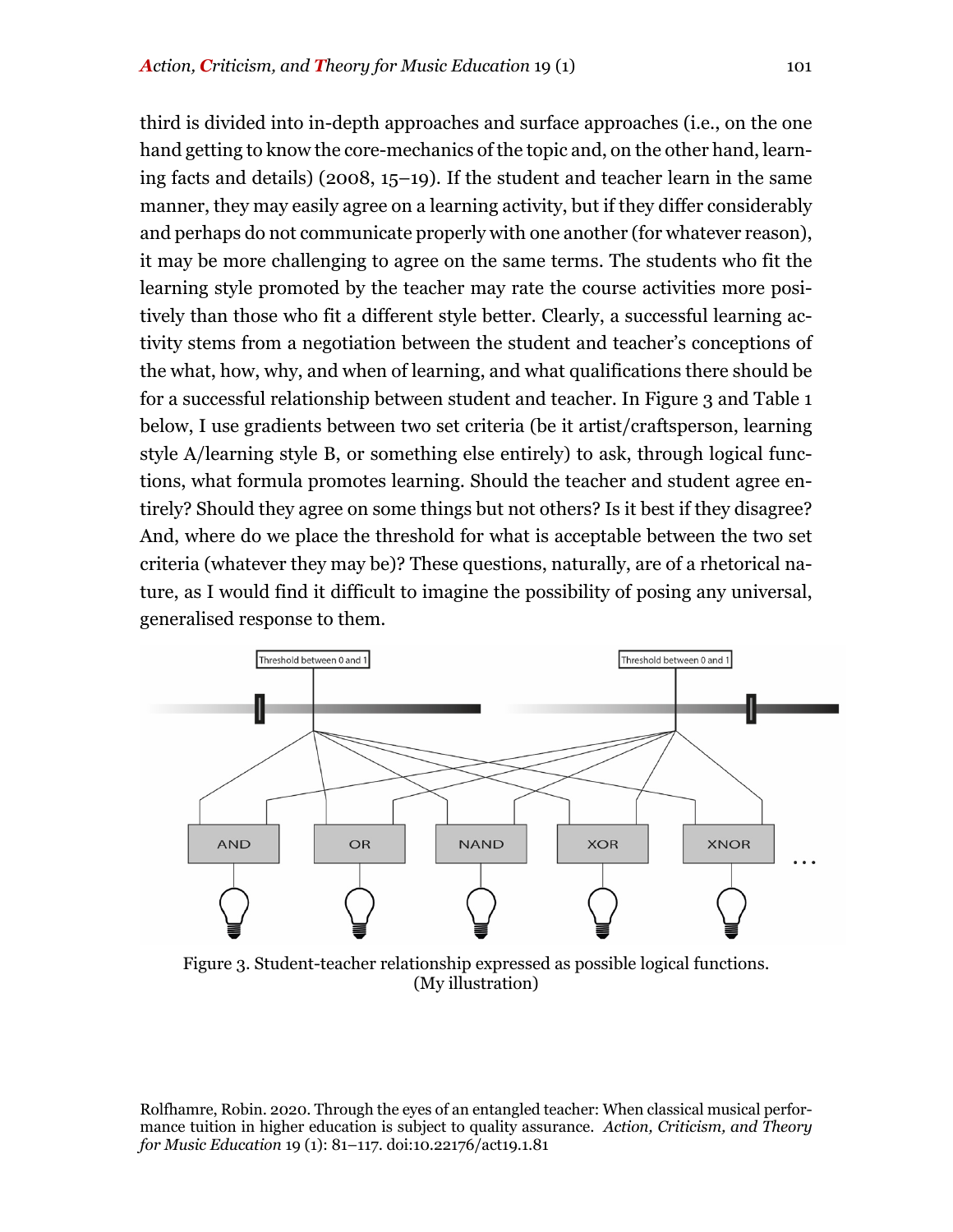| <b>AND</b> |     |     | $\overline{OR}$ |     |     | <b>NAND</b> |              |        | <b>XOR</b> |                |                               | <b>XNOR</b> |  |  |
|------------|-----|-----|-----------------|-----|-----|-------------|--------------|--------|------------|----------------|-------------------------------|-------------|--|--|
| X          | T T | $=$ | x               | T.7 | $=$ | x           | $\mathbf{v}$ | –<br>- | X          | T <sub>7</sub> | -<br>$\overline{\phantom{0}}$ | X           |  |  |
| O          |     | O   |                 | 0   | O   | 0           | O            |        | 0          | О              |                               |             |  |  |
|            |     | O   |                 | J   |     |             | O            |        |            | Ο              |                               |             |  |  |
| Ο          |     | O   |                 |     |     |             |              |        |            |                |                               |             |  |  |
|            |     |     |                 |     |     |             |              |        |            |                |                               |             |  |  |

Table 1. Figure 3 expressed in table format.

# **Formal learning strategies**

One positive aspect of quantitative, student-based quality assessment strategies is that they enable formalised learning strategies. If, for instance, we know by acquaintance where students are when they start the course and we have defined where we want them to be at the end through learning outcomes, we can easily draw a line from A to B to delineate the expected progression of the students' learning. John Biggs (2019) presents one such idea through his *constructive alignment*, in which the teacher should align the student's current competence status with the desired learning outcomes by utilising relevant learning activities to transport the students from the state of not knowing to knowing. The methodology is an outcome-based education principle which, he states, "is concerned only with improving teaching and learning." The idea focuses, among other things, on the verb of the individual learning outcomes to design learning and assessment activities which naturally fall to the nature of the knowledge goal. Biggs idea is one of practical implications, which conform to the ideal put forth by the course description (where, in the Norwegian state system, the binding learning outcomes are defined). It is, accordingly, a matter of effective realisation of predefined objectives to satisfy the consumer-product ideology, rather than providing a space for the teacher's artistic preferences and personality. Make no mistake, a teacher may find such activities natural and fruitful and may find a way to personalise, or even habituate, such procedures easily, but it is a matter of perspective. Biggs model, I say from my own experience from using it, is highly effective for students, but it also requires that they subordinate themselves to the "contract" and to joining the ranks of service providers. The perspective here is focused on the course description and the quality-assessable and productive delivery of services. It still does not necessarily provide a space for the teacher to be heard on their own terms. It should be said, however, that in musical instrument performance training, constructive alignment is already an established practice, since students learn to perform by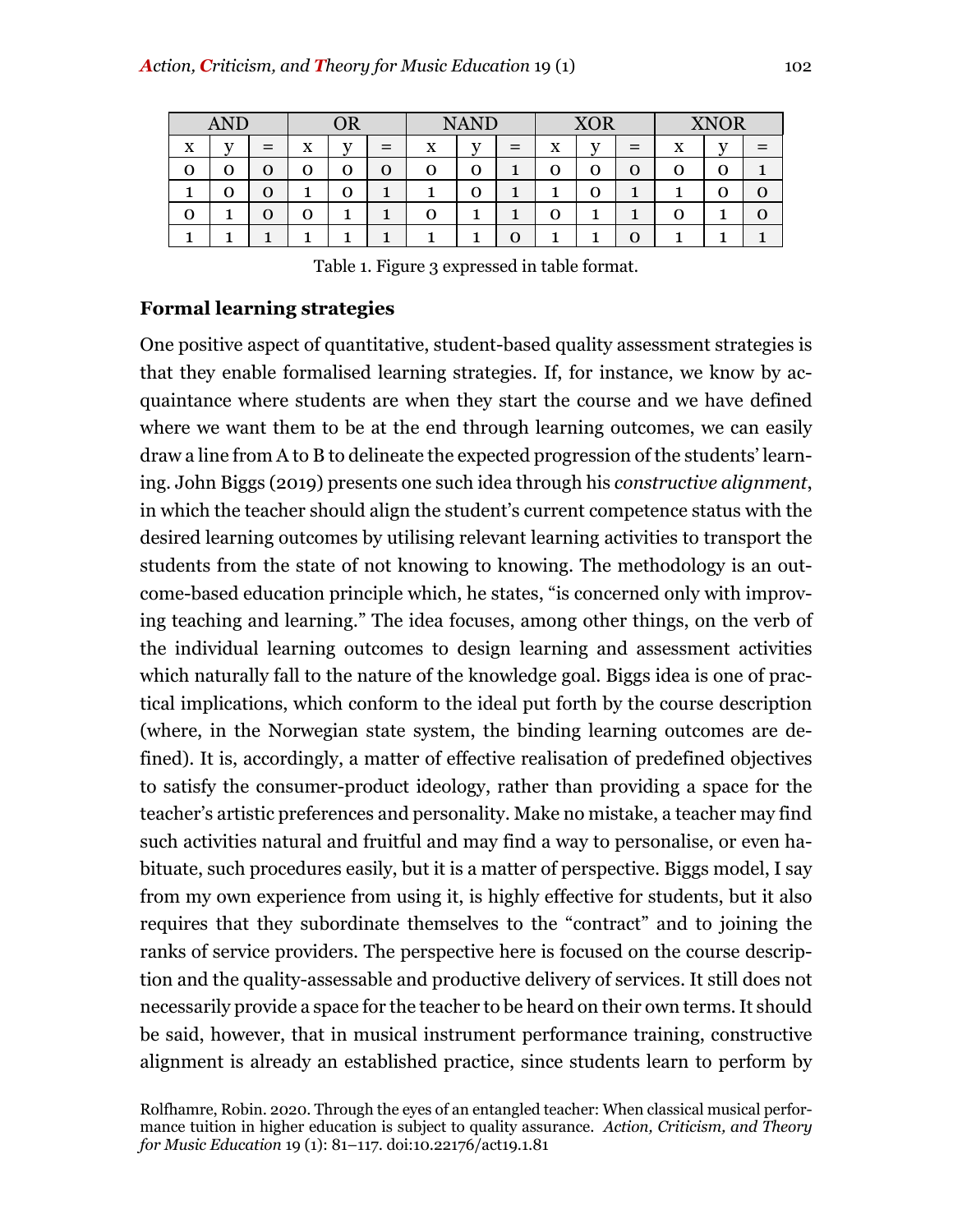playing and are assessed through concert activities. With that said, it is not necessarily the case that all defined learning outcomes are taken into consideration throughout this process, nor that they are all equally simple to assess following one single format. Here, it is natural for the activities and level of consciousness concerning such issues to vary from teacher to teacher.

It is important to note that music education is of a different nature than other fields of university studies. Rather than beginning the study at point 0 to transport the students to a defined end, which is the case in, for instance, programming languages, software-tuition, and other fields of learning, musical instrument performance education is an intervention within an already active learning activity. Student applicants have already practised their instruments for several years, are well acquainted with the field, and have an idea both of what to expect and what to achieve by pursuing further studies. When the study programme is completed, they still have years of maturing, gaining experience, and learning more before them and are in no way complete musicians. The aim of the study programme is therefore, at least from my perspective as a music teacher, not to complete their education, but to act as a catalyst and provide direction, as well as enable lifelong learning strategies. A good example of what I mean here could be drawn from voice performance studies, because, even if the student may well learn and understand how the body works, how to perform certain techniques and how to build a vocabulary, it is still a matter of physically transforming the inner workings of their bodies—i.e., retraining the vocal system, toning muscles in new ways, and preparing the body for a long career of hard work. This embodiment process takes years and cannot be fully achieved during one single study programme. Furthermore, ideals may differ among pedagogues. It is therefore necessary to equip the student with the tools and critical mindsets necessary to continue this process throughout their career, well after completing their studies. This raises some difficulties in formalising learning outcomes in such a way that they both serve the student and quality assessment protocols. Learning music performance is, therefore, a far more complex matter than course design and knowledge delivery.

# **Learning beyond the classroom**

If the scope is widened to include more than pedagogical strategies that fit quality assurance mindsets closely linked with course descriptions, we must also consider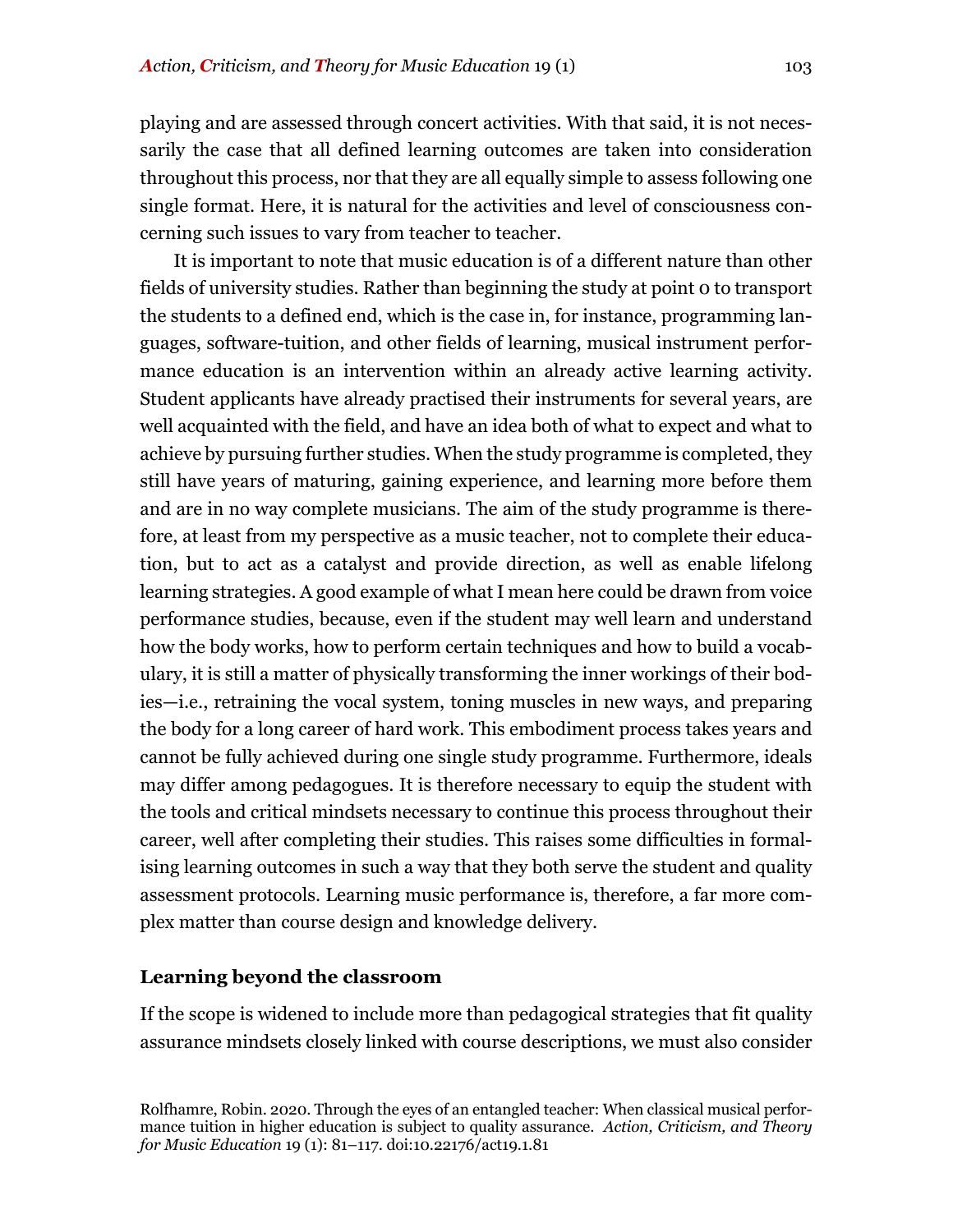the importance of learning that takes place outside of formalised situations. A teacher may have control over what happens during classes, but only limited access to the student's own personal time and other activities during the day where they may also engage in various other learning activities. In my own experience, both as a practising musician and professor, the relationship between the two may be far more important to consider than the course-led classes alone. It is a matter of

letting knowledge mature, or, so to speak, sink in. It is a matter of interacting with fellow musicians to hear, see, feel, and in other ways experience their practice and perspectives and contrast them with one's own. While focusing on formal<sup>2</sup> and informal3 learning situations, Göran Folkestad identifies four focal trends in the related literature (at least up to 2006 when the article was written). First, *the situation* where learning takes place. Secondly, *the learning style* and how learning evolves and can be understood. Thirdly, *ownership* of the learning activity, who holds the power of definition and the what, how, and when. Finally, the *intentionality* and focus of the learning situation (2006, 141–142). In the context of the local case and quality assurance in Norwegian state higher education, all four categories are covered by the local case quality assurance procedures, but informal situations are held to be inferior to formal ones. This is natural because the formal learning activities are what fall within the universities' accountability.If quality assessment, however, should fail to capture *actual* learning (formal and informal) as a result of emphasising formal, quantitative parameters we see how its potential impact can only become incremental in terms of learning before service delivery.

# **Accountability**

A sort of consumer relationship between university and student arises where the institution provides the product (study programme) and the student is the consumer judging the quality of the product. But the product, here, is a "package" of knowledge, skill, and experience which is delivered and mediated through the teacher, who is, at least from the perspective presented here, entangled within the system without a clear, individual, representative voice. Recall NOKUTs statement above: "Norway is a knowledge economy" and the Norwegian government's longterm education and research plan, also above, "Research and education impact the *economy* by enhancing the *quality* of the *workforce* and the *services delivered* and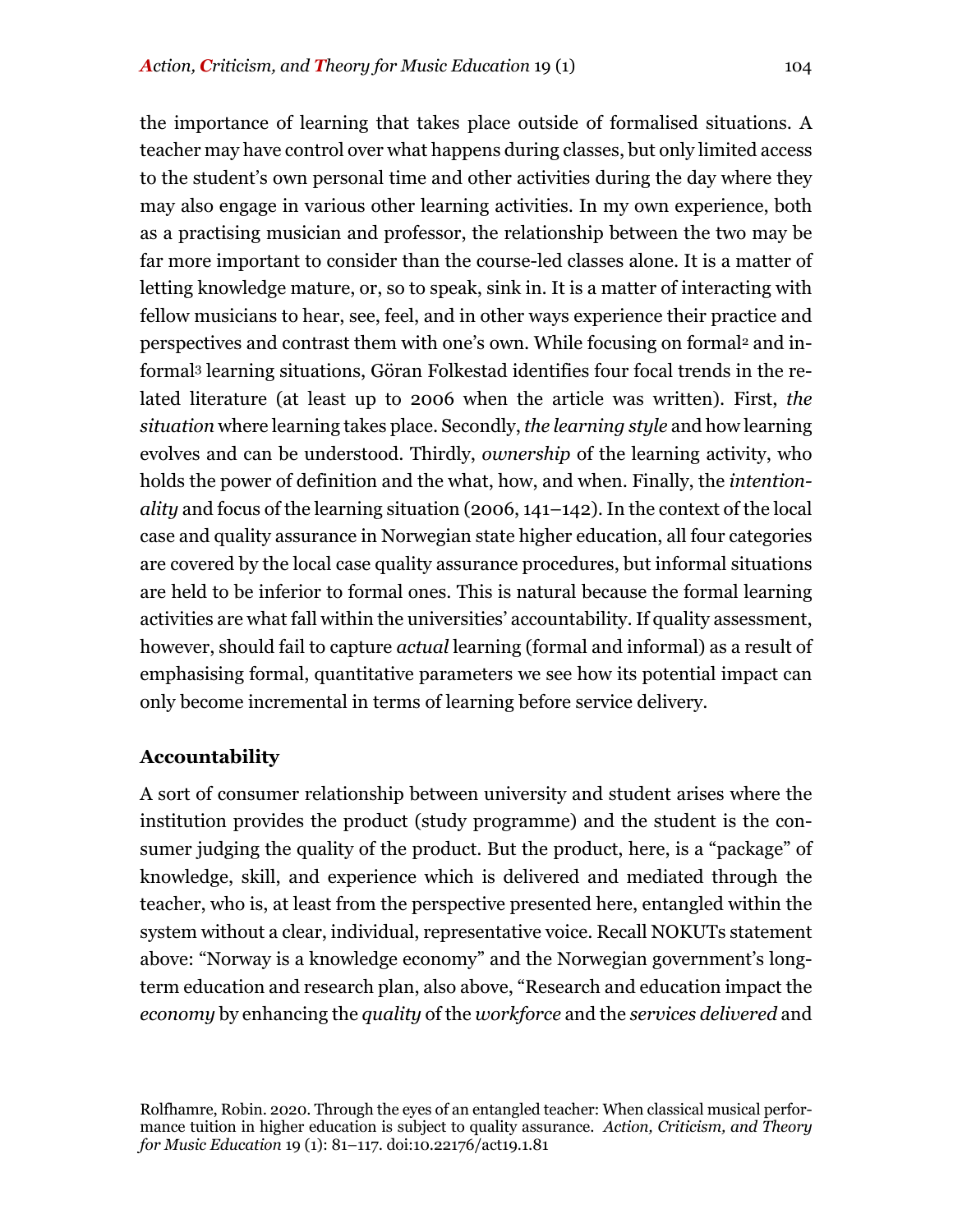enabling us to develop and adopt *new solutions and products*. This in turn contributes to *adaptability* and increased *productivity*" (my emphases).

The students' awareness of their role as consumers and their self-interest, together with the Norwegian universities' practice of treating the course description as a contract between university and student, leave the teacher as a passive provider. Students come to classes expecting a course description and clear instructions on what they should deliver, do, and how they should act to gain success, and preferably with few elements of surprise (Sirek and Sefton 2018, 62–3). In fact, at the local institution, to have a study programme approved by the university, each course description must specify the estimated number of hours the students will be expected to spend on various activities. These numbers are then used, by suggestion of the Academic Affairs Committee, to calculate the labour needed to implement the course (Universitetets studieutvalg 2018, 9). According to the Norwegian credit calculations, one credit equals 27 hours of labour. A 10-credit course thus equals an estimated 270 hours of labour, which could be specified like this (a fictive case using real-life categories) (see Table 2, below):

| <b>Learning activities</b>                                    | <b>Estimated hours of</b> |  |  |  |
|---------------------------------------------------------------|---------------------------|--|--|--|
|                                                               | work                      |  |  |  |
| Lectures                                                      | 12                        |  |  |  |
| Seminar participation                                         | 10                        |  |  |  |
| Laboratory work with or without supervision                   | $\mathbf 0$               |  |  |  |
| One-to-one tuition                                            | 5                         |  |  |  |
| Reading syllabus/self-study                                   | 122                       |  |  |  |
| Scheduled group work with or without supervision              | 0                         |  |  |  |
| Informal group work/colloquia/ensemble                        | 50                        |  |  |  |
| <b>Field work</b>                                             | 0                         |  |  |  |
| Practice in school/hospital/culture school etc.               | $\Omega$                  |  |  |  |
| Preparation and rework in relation to the previous activities | 10                        |  |  |  |
| <b>Deliveries</b>                                             | 20                        |  |  |  |
| Project work                                                  | 0                         |  |  |  |
| Academic supervision                                          | $\mathbf 0$               |  |  |  |
| Processing the feedback from the academic supervision         | 0                         |  |  |  |
| Attendance as student in companies, orchestras, etc.          | 0                         |  |  |  |
| Exam preparation/reading time                                 | 37                        |  |  |  |
| Exam                                                          | 4                         |  |  |  |
| Other (must be specified)                                     | 0                         |  |  |  |
| Sum (27 hours x 10 credits)                                   | 270                       |  |  |  |

Table 2. The labour estimation of hours (a fictive case) that must accompany each course description at the local institution. (My translation from Norwegian)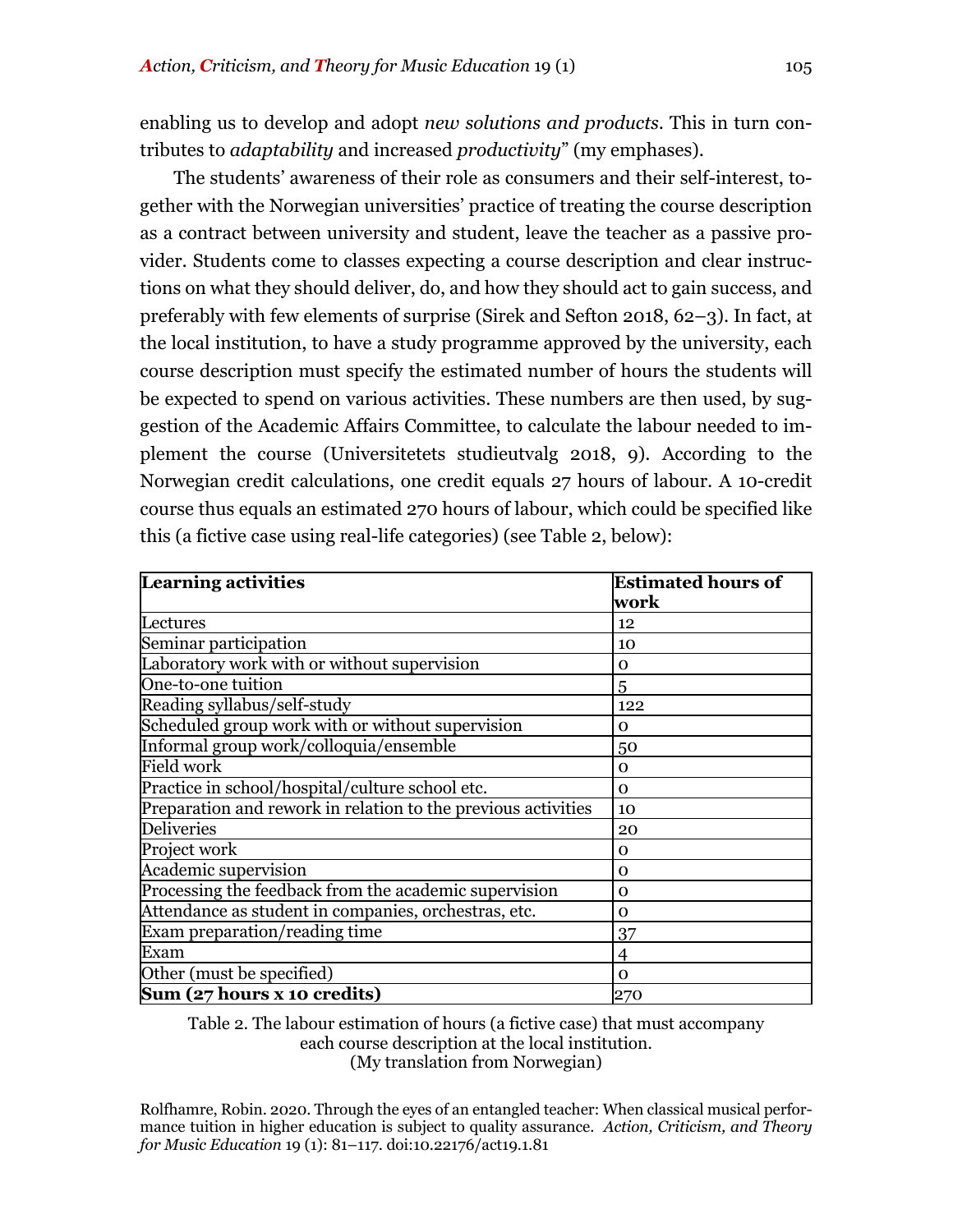Tables like this one empower the risk-averse thinking on the institution's behalf, since clearer, more detailed, and outlined course descriptions with measurable learning outcomes make safer contracts (Sirek and Sefton 2018, 62–3). This also puts a quantifiable framework on the teacher who may be contracted to teach, for instance, the guitar student during 12 hours per semester, for which the teacher may receive 3 hours of preparation per teaching hour. Adding up to 36 hours in total, the teacher now knows that if they provide less than 12 hours of instruction, they must be prepared to defend this deficiency to their managers. However, if they spend more time than the 36 hours total, they know they do so on their own time. This means that a tenured professor must, at least theoretically, account for every hour spent at work in a labour agreement developed between the employee and the head of Department. As Sirek and Sefton put it, "This has significant implications for music education, since standardized, outcomes-based education leaves little room for creativity and for difference, and continues to reify hegemonic structures both in the academy and in the music classroom" (Sirek and Sefton 2018, 66).

As profit and demand increasingly inform decisions in Norwegian higher education, one should be equally concerned with the students' employability. Indeed, the quality assurance process and the study programme accreditation process address employability in rhetoric and statistics, but they make little space for the individual students' needs for nurture to reach a sufficient level of employability. Some students develop quickly on their own, with little need of individual music performance lessons. Others need close supervision and frequent lectures to prosper. On the teacher's behalf, some students need next to no preparation, while others demand much effort. A uniform schedule of 12 hours teaching per semester may provide predictability and fit the overall budget of the institution, but it does not necessarily promote good learning. This is somewhat confusing from a consumer product perspective, if we consider that the student makes an investment to meet a market demand, and the teacher is instrumental in moving students from beginner to employable, it makes little sense to not account for individual learning styles and rates at a structural level. Clearly, the underlying motivation is not the individual student's development *per se*, but the securing of satisfied customers and the production of credits to enable a foreseeable economy.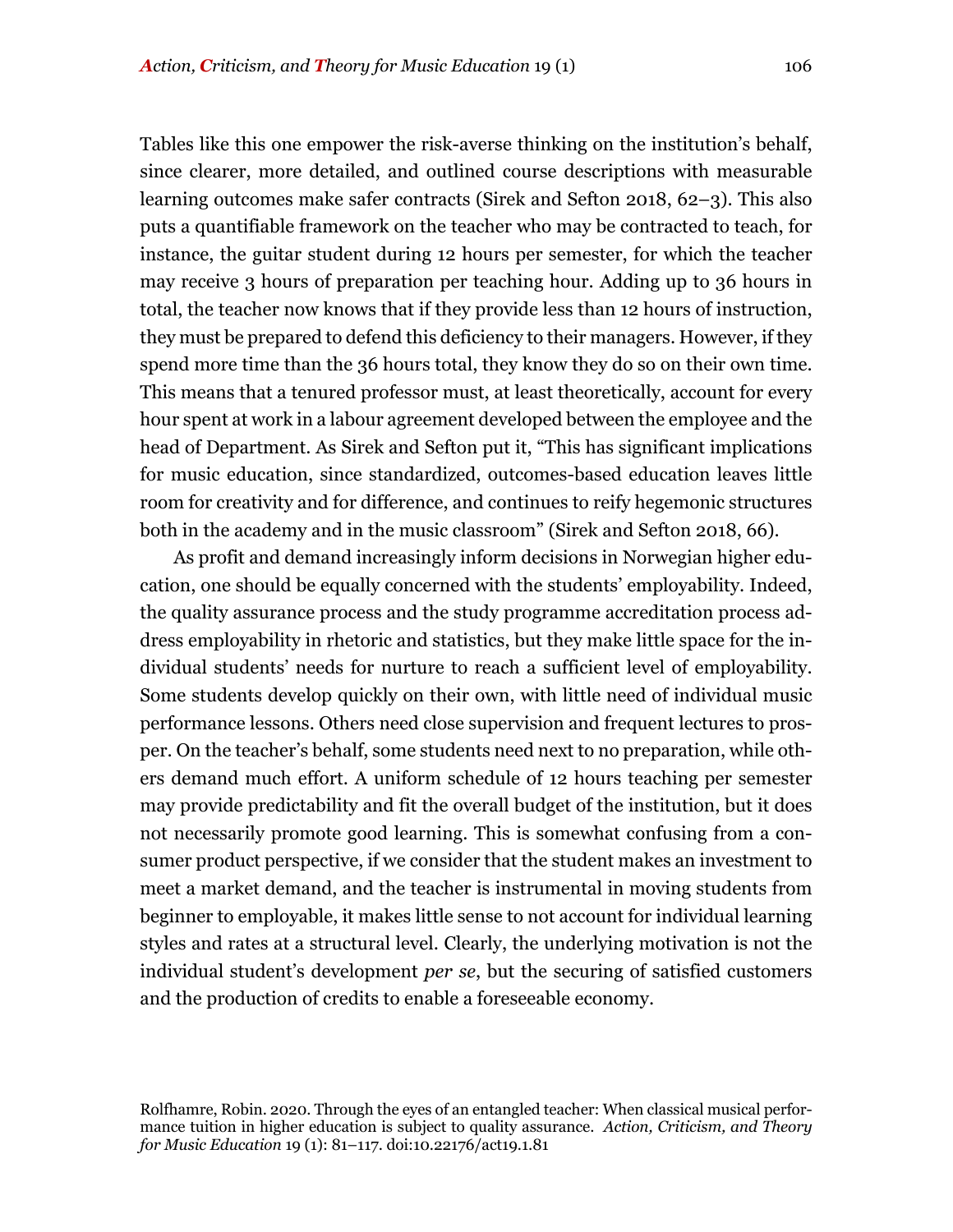At this point, we may now turn to the music educator's professional understanding, or MEPRUN as Elin Angelo calls it. Following her model, we can speak of four levels, including the music educator's personal, collective, institutional, and political professional understandings (Angelo 2017, 194–197). Each exists in tension with the others and contributes to forming the teacher's actual and perceived identities (that is, do they consider themselves as teachers, musicians, mentors, artists, friends, administrators?). Following Angelo's argument, we can see how all the perspectives above are present. At the personal level, we focus on the teacher and their artistic ideal, their pedagogical preferences, their conceptions of the music profession, and the artistic tradition they represent. At a collective level, we have spoken of them being part of a group of colleagues which again represents certain canons, repertoires, pedagogical ideals, and musical practices. An orchestral instrument would, for instance, emphasise orchestral repertoire and traditions that, for a classical guitarist, would be next to irrelevant. Walking past a practice room where a flautist plays, one might hear long scales, up and down, but when one hears a soprano one may hear warm-up exercises and other sorts of technique-maturing activities. One may even be able to classify what one hears as a "French" or "Italian" school, or one or another professor's sound-ideal, etc. At the institutional level, which has been in focus here, I have described the situation as somewhat repressive in regard to the teacher within the system. However, teachers make do and find their own ways to relate to the system (some oppose it, others conform to it, still others are somewhere in between). The same applies to the political level, described by Angelo, which relates to the teacher's professional understanding in relation to ministries, policies, and municipal sectors. Both of the two latter examples are heavily governed by where the teachers are employed. In fact, tenured positions versus part-time temporary teaching contracts also make a difference because they come with different responsibilities and administrative accountabilities.

As for the young, newly educated music teacher looking for a career in higher music education, we can understand that there are more than pedagogical, administrative, communicational, and artistic skill and methodologies at stake. There are also questions of identities and power relations (here, in the Foucauldian sense) and how they create an understanding of one's own mandate. These are not necessarily in unison with policies, working contracts, or market, but at the personal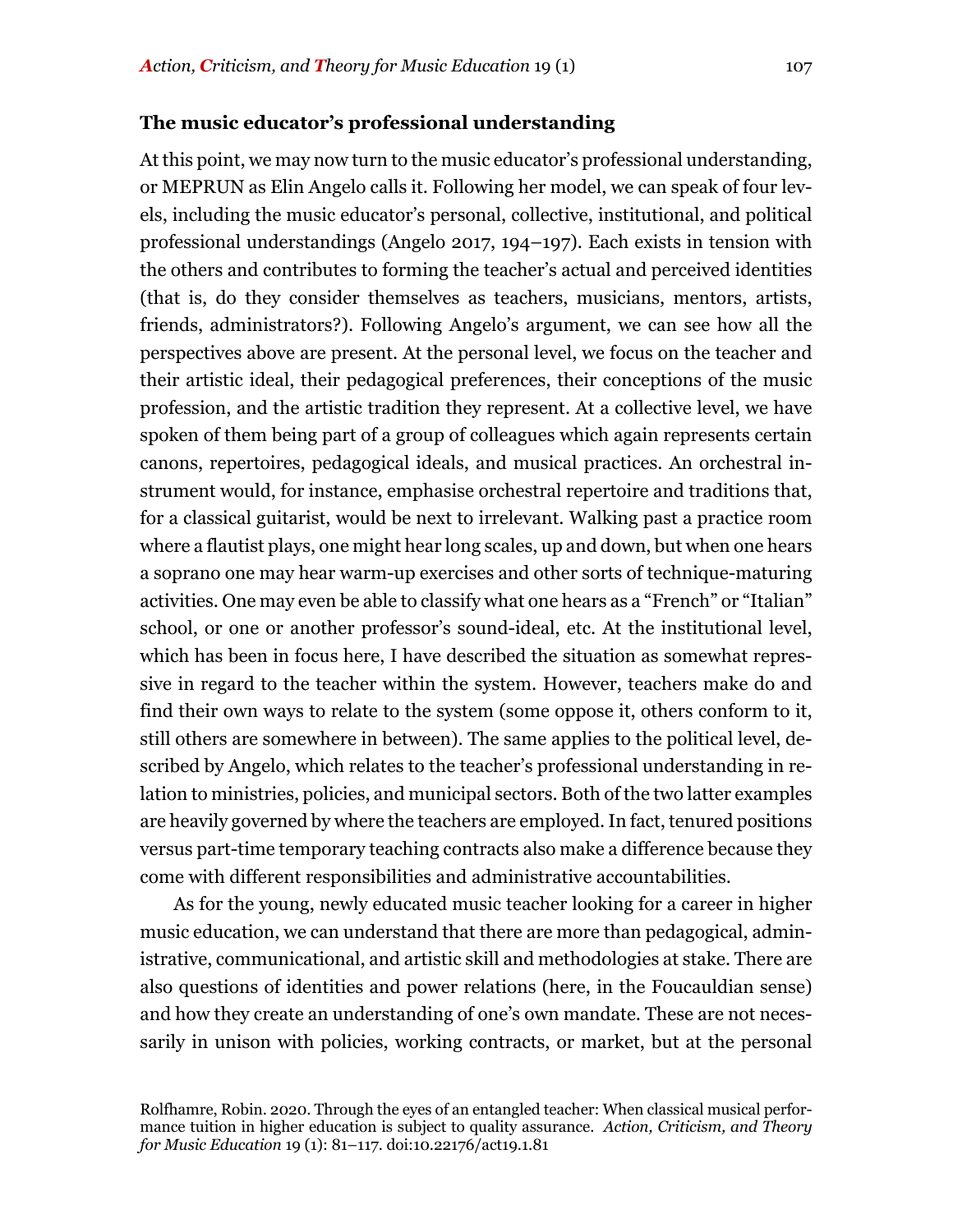level where the teacher has an ideal profession to which they aspire, the ideal that inspired them to become music teachers and motivated them through their studies. When this, so to speak "when I grow up" inspiration meets contrasting imperatives and frameworks, it is not only a matter of quality assessment, but also a matter of working environment, motivation, and willingness to go to work.

In a recent study, Angelo, Varkøy, and Georgii-Hemming (2019) analysed ten transcribed interviews with higher music performance education teachers and leaders from the perspectives of mandate, knowledge, and research. Among the identified discourses focusing on the interviewees' perceived mandate was the idea of an awakening — that is, the understanding of art, musicianship, and higher music education as fields that might reveal something new about humans and the world through change. Skilled artists and art can provoke this awakening, which relies on an acceptance of a mystical element as essential to good artistry. According to the interviewees, knowledge develops when internalised and made inherent and personal. With the right nurturing, it can result in new expressions, sounds, and ways of reasoning. This awakening is identified as a parallel path to the cultivation of what is already existing through competence in critical, nuanced, and creative thinking.

The interviewees collectively identify the basic knowledge needed to support this awakening and cultivation idea as handicraft, entrepreneurship, and critical reflection. Handicraft is an obvious need of the classical musician, and it provides a counterbalance to the mystical as it is more definable (involving good agility, good coordination, good contact between the bow and the string, etc.). Handicraft, which provides the opportunity of comparability and some level of objectivity as opposed to the subjective mysticality of music production (Austbø 2018), is then an important centre of attention in classical music performance education. As such, there may be among classical music performance teachers a concern that the new university structure's time-consuming requirements to write, read, and discuss will have a negative impact on the vocational and artistic side of music performance. Musicians need to practice and improve (Angelo et al. 2019, 87). At the core of this concern is the idea of foundational handicraft as catalyst for excellence, and it is part of the vocational ideology. Students may be excused from courses secondary to their main instrument because of their high competence, with the explanation that the requirement of completing such courses should not hinder their promising career. This is related to the phenomenon of marking unfit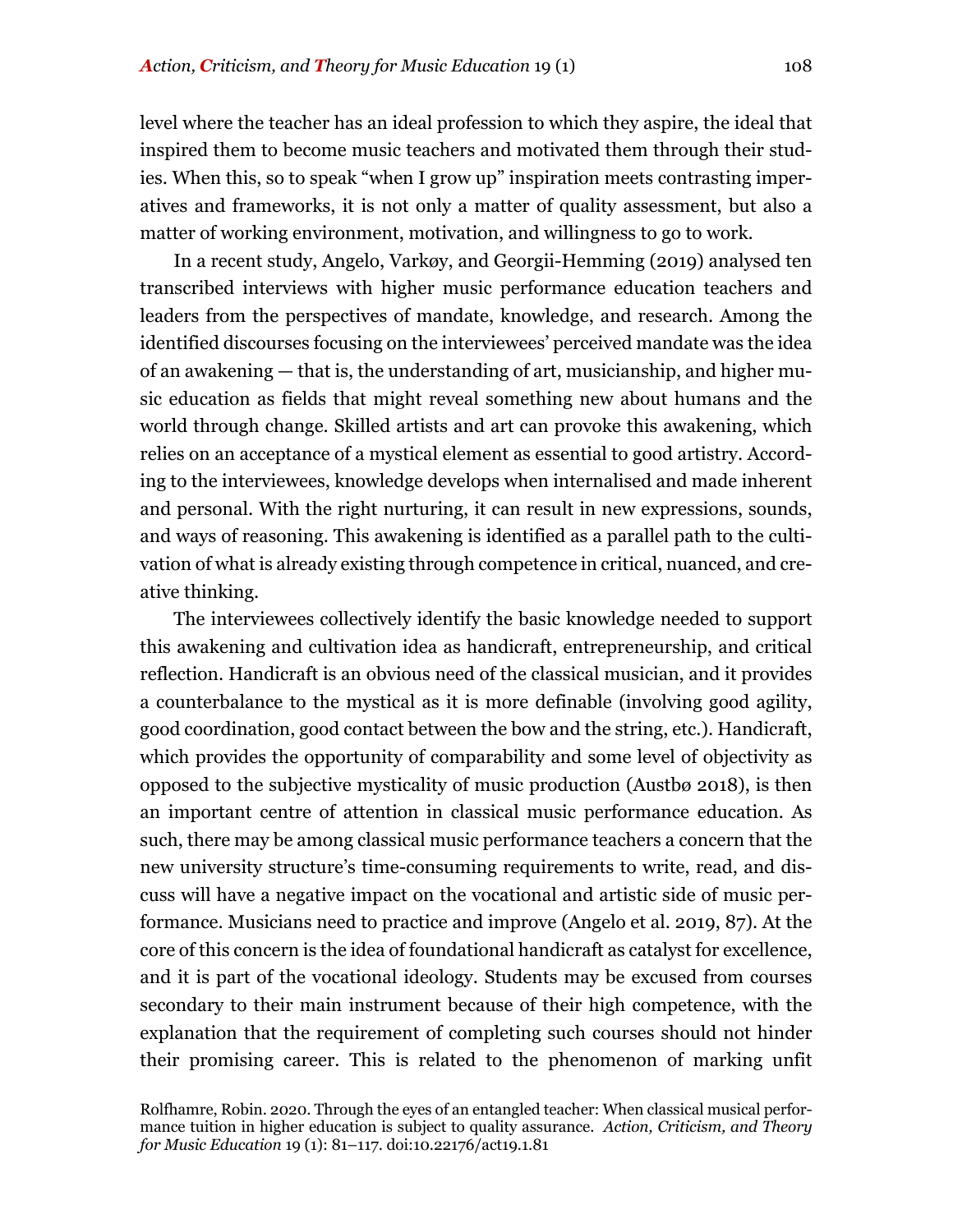students more highly to generate funding credits, but here the motivation is to give them, perhaps, better grades than they actually deserve on secondary courses to promote their careers. Hired music professionals may also oppose the university managerial system by not attending their administrational obligations (answering e-mails, attending meetings, following protocols) because of their specialist competence. A possible motivation from such teachers could be something like, "The administrators can do what they want. I do what I was hired to do: Teach students to become promising music performance professionals." Furthermore, when the quality assurance processes require the students to qualify their teachers, rather than the other way around, the traditional master-apprentice hierarchy is threatened (Angelo et al. 2019, 96). This may cause discrepancies between quality assurance protocol, the quality of teaching, and the students' development as individual artists.

Also, the questionnaire responses may not quantitatively represent a large enough part of the total student mass for the resulting statistics to fully reflect reality. At a local institution, I have seen how certain students choose not to respond to student queries relating to quality, bullying, student satisfaction, etc., because they are satisfied and have nothing to report or because they would simply rather practice their instruments instead of sitting at the computer and answering "yet another query." These are the most common responses I have met from students failing to answer the quality assurance questionnaires, but there are, of course, countless other possible motivations. The same certainly applies to the academic staff, who may prefer teaching, research, and administration to answering queries.

Needless to say, a teacher's wellbeing has much to say about the study environment and course quality, particularly in main instrument tuition, where one course, at least from the perspective of the student, may revolve around this single teacher. So, in the case presented above, when the teacher's perspective is withdrawn from the quality assessment protocol as a result of the consumer-product ideal that inspired the system, an important, central aspect of what is in fact quality assessed has gone missing. As such, at least from this perspective, one may ask how effective quality assessment actually is in terms of measuring a teaching institution's success. As already pointed out, this voiceless, quality-assessed teacher then has, according to the quality procedure, only a mechanical function in delivering and securing effective learning outcomes.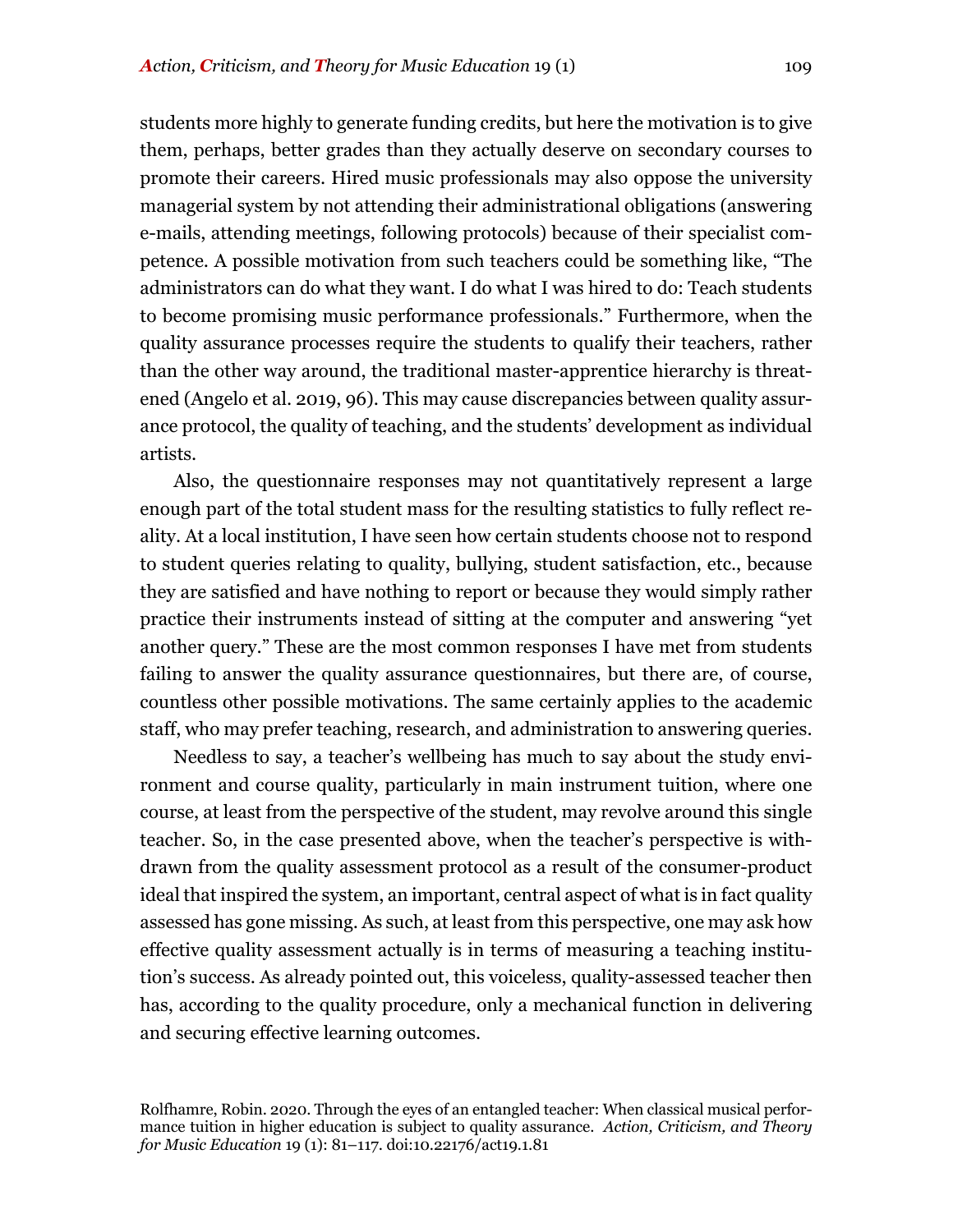#### **Discussion: Friction, negotiation, and potential**

Danielle Sirek and Terry Sefton identify a teacher as being entangled within systems of control, constraint, and convergence between actors in a dynamic relation of power (Sirek and Sefton 2018, 52). Following their reasoning, the inherited vocational music performance ideal described above functions as a "cultural gatekeeper of professions and bureaucracies"—i.e., as a sort of compromise between its inherited habitus, the traditional nature of music performance studies, and the university systems' regulatory control, managerial processes, and funding dependency. This regulatory practice manifests itself through formalised documents, social interactions, and self-surveillance. "The university, as institution, maintains and re-inscribes habitus, and this occurs and is coordinated through texts and discourse" (56–57). Universities are ideas as well as places, where predetermined learning outcomes and performance-based assessment indoctrinate their subjects into "a way of being in the world." This "way" applies to both students and teachers and is fortified by the controls within departments or faculties. It involves a multitude of actors who all respond to the formal conditions differently, "some with administrative roles, senior full professors, untenured professors, adjunct professors, teaching assistants" (60).

The task of enforcing compliance with regulatory mechanisms may provoke further difficulties when there is a lack of correlation between regulations and procedures and those performing the quality work. It may be left to the faculty to ensure the success of the managerial incentives and quality assurance work, as they may feel the pressure from above and resort to using the powers of persuasion (e.g., requesting, cajoling, reminding, scolding, threatening, etc.). As a possible source of great conflict, the situation may have a direct impact on academic freedom. In Sirek and Sefton's words:

Individual professors may feel pushed to instruct in inflexible, prescriptive-compliant, outcomes-based ways.… The effect is a flattening—a flattening of pedagogy, a flattening of content, a flattening across disciplines and between instructors: a flattening of difference, and an erasure of creative possibility. Some instructors may not feel that they have the freedom to break free, and so this flattening is cemented and re-inscribed. (Sirek and Sefton 2018, 65)

The mission would then, naturally, be to untangle the teacher and give them a voice within the system. To do so, the first step is to better understand the situation, to which I have offered several perspectives above. The following step could be to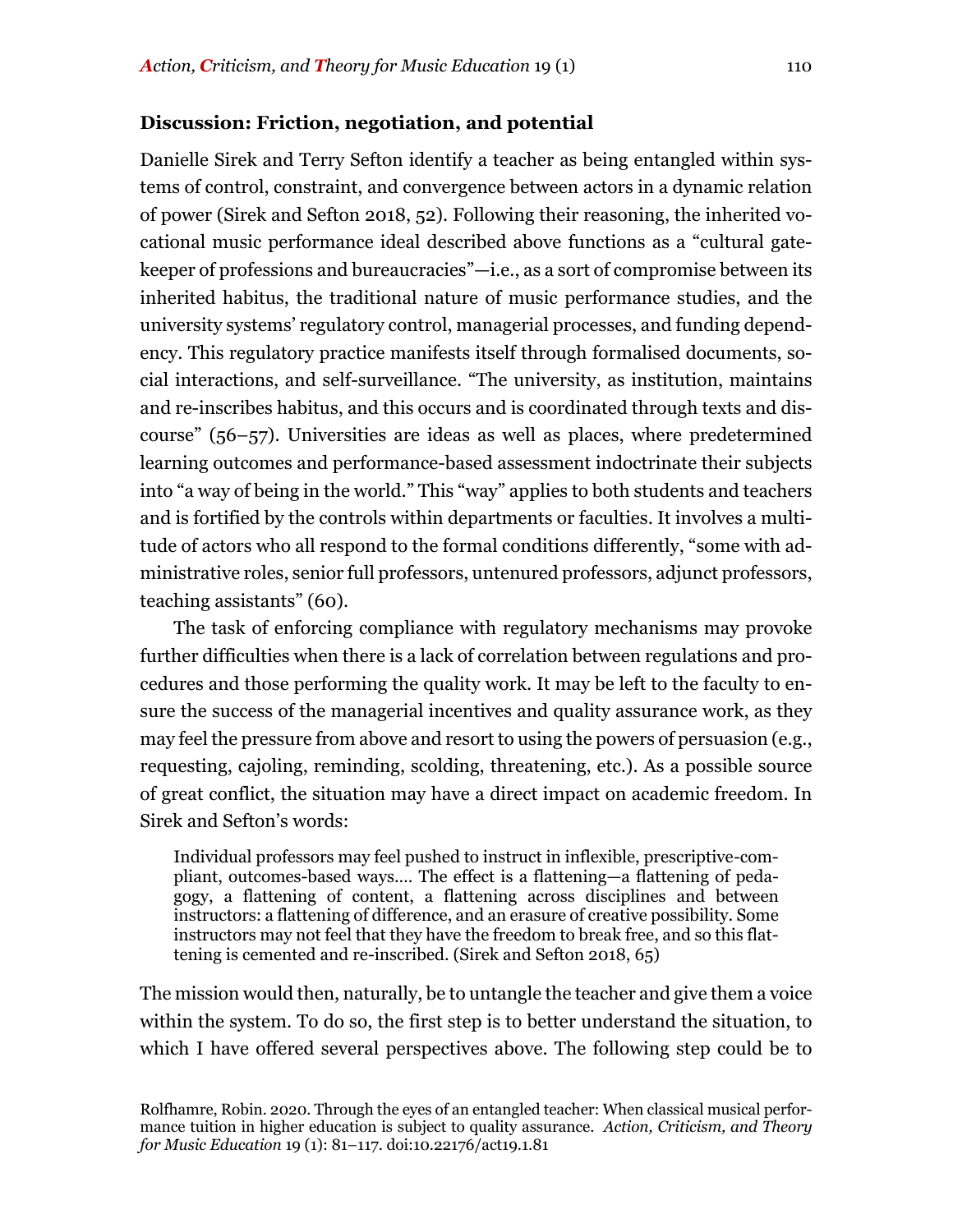utilise these frictions further and follow up on the negotiations between them as they form the greater scenery.

I would like to pursue the above perspectives through the lens of Julia Annas's *Intelligent Virtue* (2011), a sort of developmental, virtue-centred ethics drawing heavily on a skill analogy. Her examples make frequent use of music performance to support her argument, from which I make the simple assumption that if it can support a theory of virtue, then so can virtue support a theory of music performance education. As far as the skill analogy is concerned, "virtue is to be understood in part by the way it is acquired, and that its acquisition involves both the need to learn and the drive to aspire…" (27). Central to her argument is a developmental function in which virtue is not something one either has or has not, but something to be cultivated and learned over time: "The analogy with practical skill, then, enables us to see how virtue can be a disposition requiring habituation without becoming mere routine" (15). Another central claim is that practical reason is an integrated part of virtue (117), a virtue that is complex and evolves from the whole person. It is not one virtue that is independent of other similar features, but one that consists of many aspects and virtues that closely relate to each other:

To become virtuous we need to learn how to act, and to learn we have to have initial trust in the teacher and the context. If this is to lead to virtue rather than mere habit, as has been repeatedly stressed [throughout her book], this has to be accompanied by the drive to aspire. This involves understanding what it is to be loyal or brave, becoming self-directed, recognizing for oneself what loyalty requires rather than copying one's model, and striving to improve; all this leads to actively becoming virtuous rather than acquiring a mere habit.… The skill analogy and its application to virtue indicates that the practical intelligence involved is one which integrates and unifies all the relevant aspects of the situation from the start, rather than developing on separate tracks and then trying to tie the results together. (52 and 87)

From a pedagogical perspective, Annas's account of virtue is particularly useful because it does not base itself on there being a perfect virtuous person. Indeed, the developmental perspective provides virtue with gradients, meaning that, although someone is not perfectly generous or brave, they cannot be deprived of being just that as long as they are aware of their developmental stage and imperfections. This is the case, she exemplifies, with a mediocre pianist who still is a pianist even if they are not world leading (65).

I admit that, by drawing on virtue in a quality assessment discourse, I am getting dangerously close to embarking on a side track towards a very different quality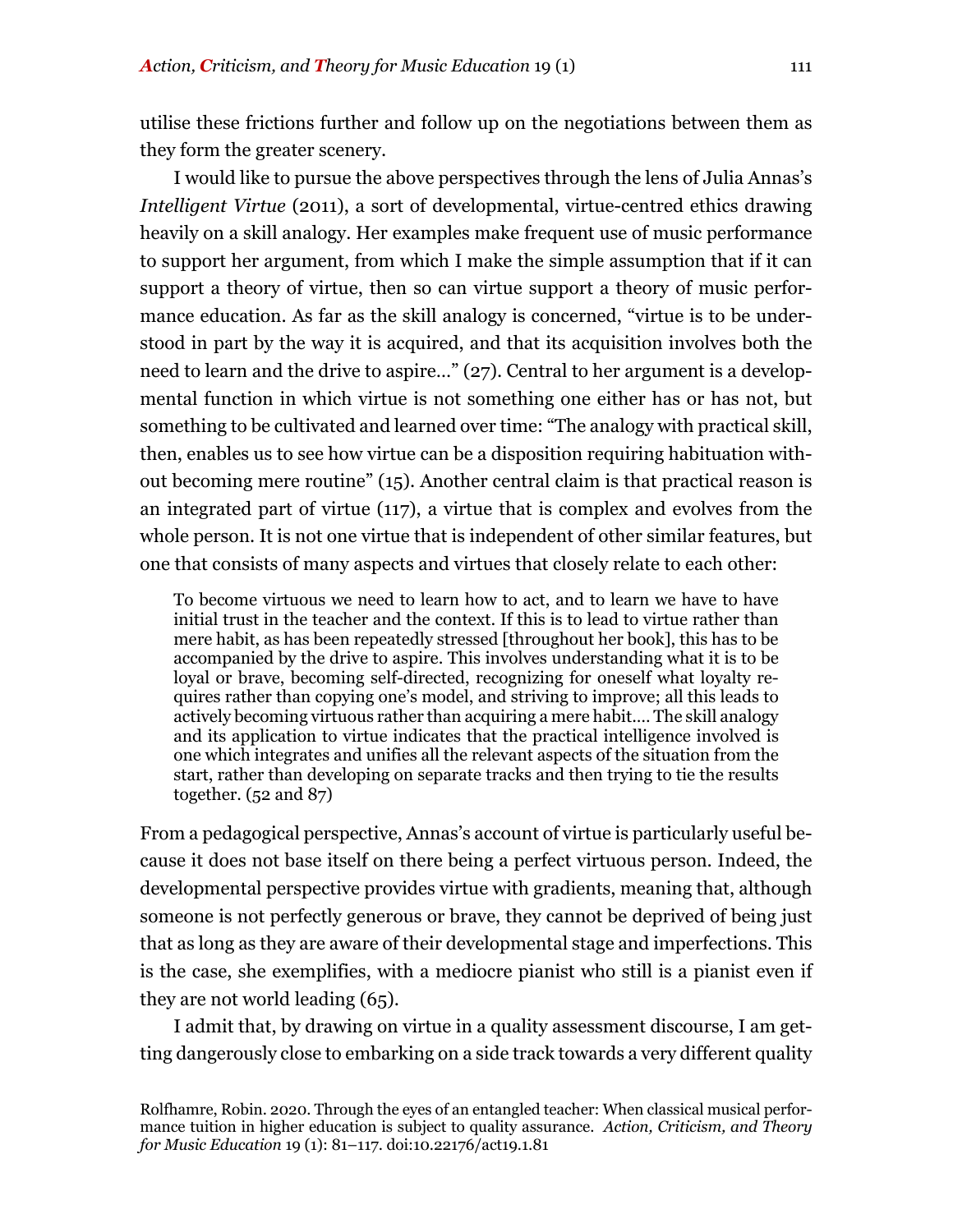concept—the *quality of life*—but it is not my intention to pursue that topic here. Rather, what I which to pinpoint is the quality of music performance education beyond quality assurance and service delivery. It is a shift of focus from the consumer product/service perspective, to a pedagogical quality in which student and teacher are viewed in a negotiating relationship, as two individuals with their own artistic aims, with the purpose of flourishing as performing artists. In Annas's (2011) account, "[t]he virtues are part of the way we *live* our lives, whatever the circumstances are; we don't discover the virtues in our lives, since we have to bring it about that they are there.… [There] is a sense in which virtue, in an account of [her] present kind … gives a life what we call a positive directionality" (94 and 117). The music performance teacher, or any teacher for that matter, as a consequence, is (hopefully) a role model, someone to aspire to and be inspired by. And, it is not that they are successful that is of importance, but that they commit to goodness and embodies it for the reward of the activity itself:

We all know that the only way to encourage genuine virtue, rather than behaviour done for reward, is to encourage the child to appreciate the rewards of virtuous activity itself.… Virtues are dispositions which are not only admirable but which we find *inspiring* and take as *ideals* to aspire to, precisely because of the commitment to goodness which they embody … regardless of whether they in worldly terms succeeded or failed. (81 and 109)

As a developmental function, Anna's account of virtue emphasises learning and maturing. Like practical skills, virtue can "give us examples of enjoyment coming as a disposition develops" (69). The virtuous music performance teacher, then, differs from someone who is subject to mere habit as they also represent a striving to improve. The teacher's professional understanding and practice is more than an effect of "repressive systems" (in the Foucaultian sense) promoted by politicians, law-enforcers, and regulations. It is the development of virtuous beings with the aim of not only achieving lifelong learning skill, but also learning *for* life. We can then move from understanding frictions, to using negotiations to delineate the scenery, to unlocking a pedagogical potential looking at the horizons of virtue. (That is, if one accepts Annas's conceptualisation of virtue; opposers may find the parallels I make too opportune without further exploitation and defence, but this is not a matter for discussion in the present context.) With a good role model for a teacher, Annas's virtue can provide an interesting framework for development, aspiration, and inspiration. Its developmental skill analogy makes it a conceptualisation particularly apt for pedagogical discourses. I am looking forward to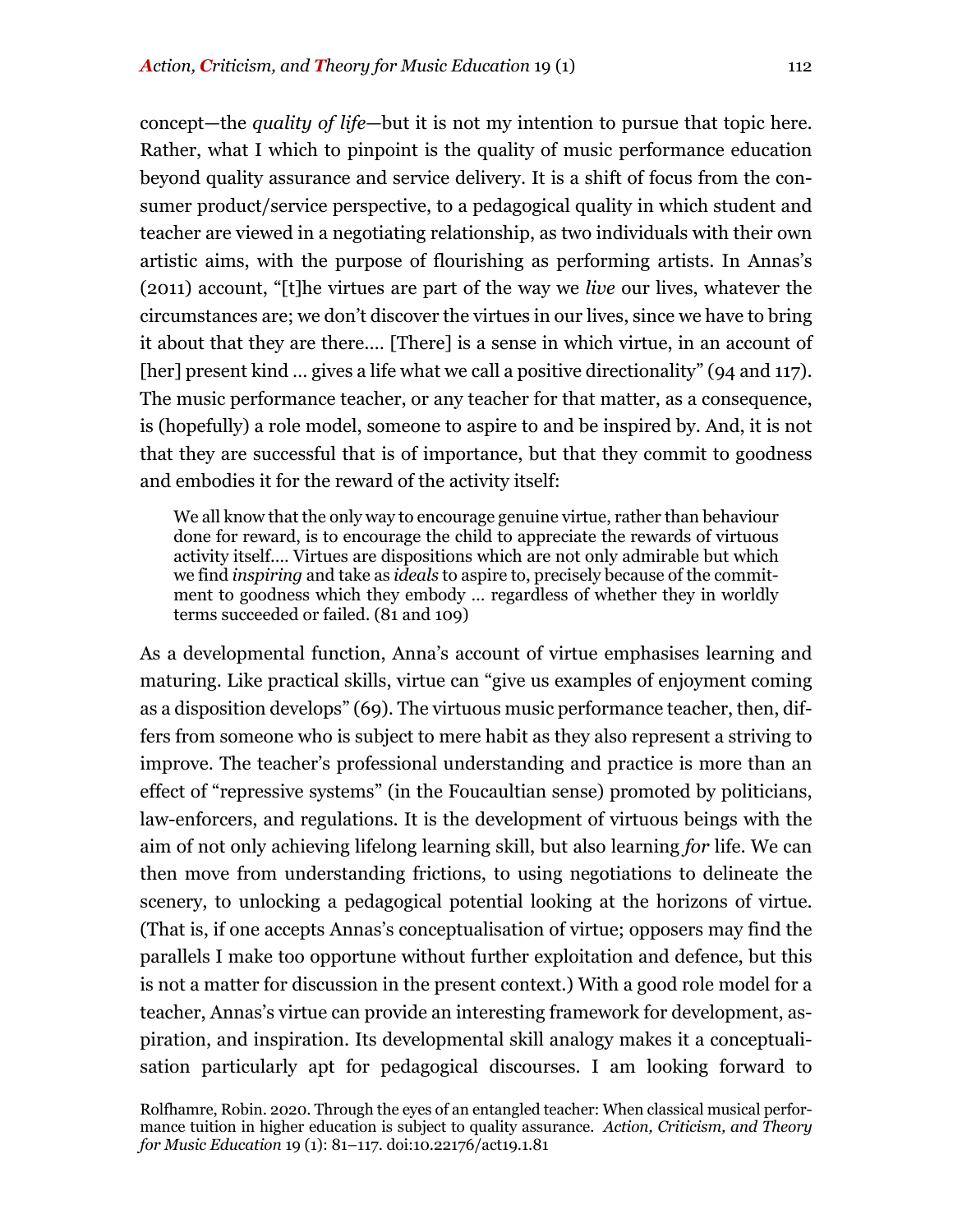developing these ideas in future research, but I will let the above perspectives suffice for now.

#### **Conclusion**

From the line of reasoning performed here, the teacher as well as the studentteacher relationship of trust mark themselves as central in what could be articulated as a subject for "quality assurance" in music performance education. Rather than considering frictional situations in music education as obstacles, subjects for restricted debates, and causes for social division, I have shown how a focus on the negotiations within these situations can direct us towards other potentials for the role-model teacher (i.e., someone to aspire to) and educational development. From this perspective, quality assessment procedures are not necessarily an obstruction for good education (however "good" should be conceptualised and defined), but it can inspire us to discuss matters from new perspectives which ultimately support the progress of knowledge, virtues, and maturing for both the students and their teachers. This is especially the case if it is done carefully with representatives of all related parties and with an aim of evolving education in full (formal, informal, liminal, personal, etc.), rather than by supporting one quantitative model (here, the consumer product/service ideal). Education can thus be something more than merely providing knowledge services; it can be nurtured as a socially interactive practice where formal and informal knowledge and learning are emphasised for the sake of knowledge and development rather than of accountability and delivery.

Quality assessment policy within the higher music education of future musical performers is a tricky thing, it seems, and the above discourse would suggest that a consumer-product based quality assurance protocol would perhaps satisfy to the accountability of the relevant bodies. It does not suffice, however, in assessing the quality of learning musical instrument performance effectively. Nor, does it necessarily suffice to assess the way of life certain artistic occupations call for. This is partly because the temporal requirements of learning to play music well by far exceeds the limited timeframe of study programmes. We evolve as musicians throughout our lives. For quality assurance in music education to be purposeful not only for the monitoring body, but for improving the knowledge-production, the academic content, and the artistic life, other measures for assessment must be developed. Here, the teacher's voice should become more prominent as an additional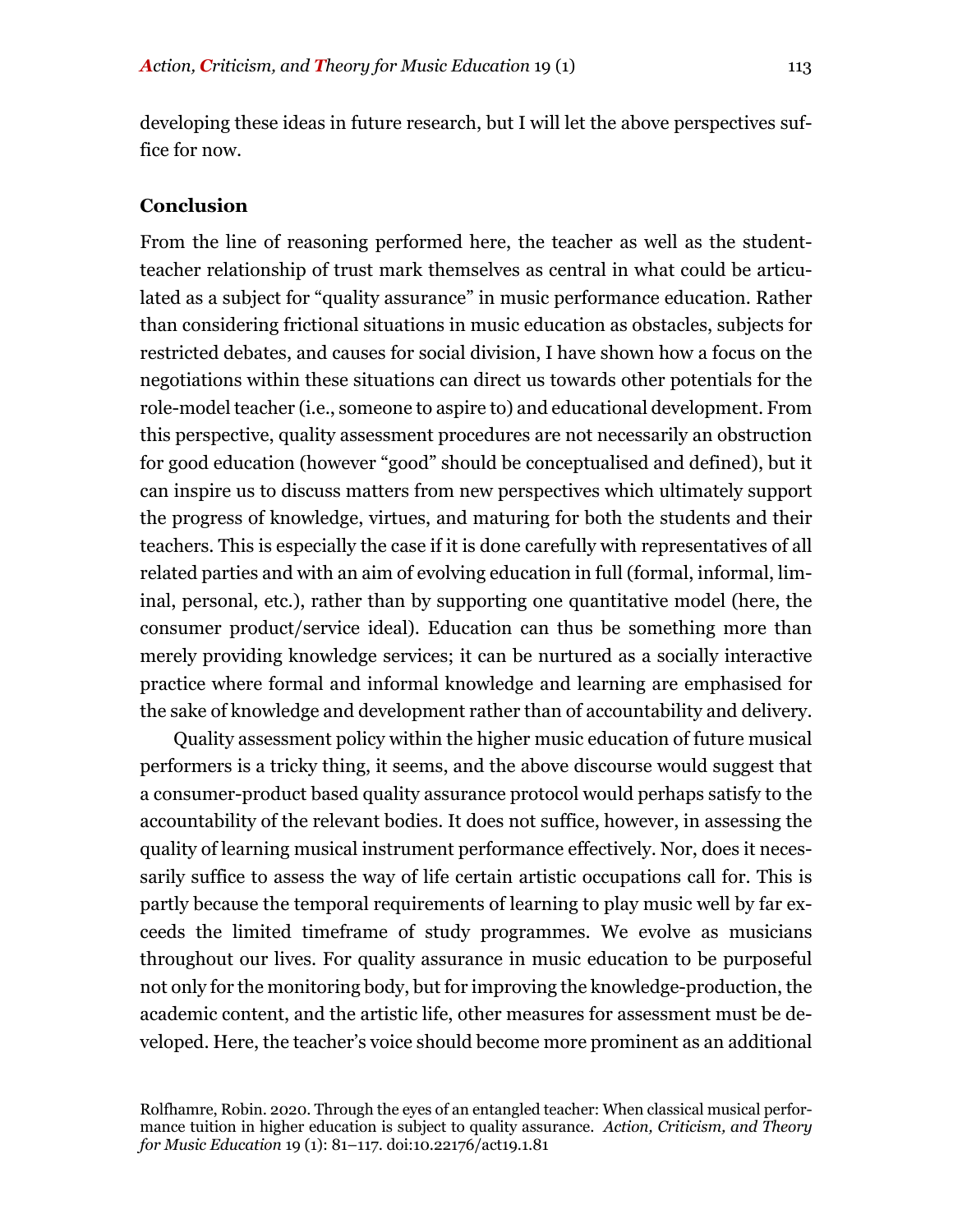perspective to the student's; the personal development of the students (artistic skills, life skills, virtues, and social skills, etc., in relation to them as individuals) takes precedence over fulfilment of the contractual learning outcome. How to effectively untangle the teacher within this managerial quality process is a difficult issue. Expecting individual teachers to produce more writing (e.g., logs, student reports, etc.) is perhaps not the right way. Such additional work will ultimately result in time management issues (Angelo et al. 2019). For in-and-out, hired musical professionals with fewer administrational responsibilities, such demands of documentation may ultimately become deal-breakers, leading such experts to turn down job offerings. One way of addressing the issue at the local institution is for the study programme leader and the individual course administrators to engage in a continuous dialogue with students and teachers to 1) offer conflict management, and 2) provide a more nuanced picture of student responses to quality assurance processes. The same communications can inform the administrators of the teachers' consideration of the students' effort, attitude (Oltedal 2017), and employability. Yet, this is more a matter of low-level quality work as the quality assurance system and the state incentives are designed to govern a consumer product accountability perspective rather than promoting the student's *actual* artistic development and career success. It has become clear that the path to partially untangle and give voice to the teacher within the quality assurance framework must relate to educational policies, state regulations, economy, and managerial ideals. It must also provide space for an active teacher to supply perspectives to the relevant ruling bodies and within the quality assurance protocol itself. We must promote the debate for the particular both at the local institution and in the state policies, perhaps with more focus on enabling managerial processes and quality work nurturing role-models for lifelong learning and dynamic employability than for merely satisfying current market demands from quantitative reasoning.

# **About the Author**

Robin Rolfhamre is Professor of Music Pedagogy at the University of Agder, where he teaches and supervises musicology and music performance (lute instruments and classical guitar) primarily at Masters and PhD levels. His research is rooted in Music Pedagogy, Early Music Performance Studies, and Organology. He is the author of the Open Access monograph *Informed Play: Approaching a Biology and Concept of Early Modern Lute Instruments* (Norway: Cappelen Damm Akademisk/NOASP, 2018) and has published articles in international, peer-reviewed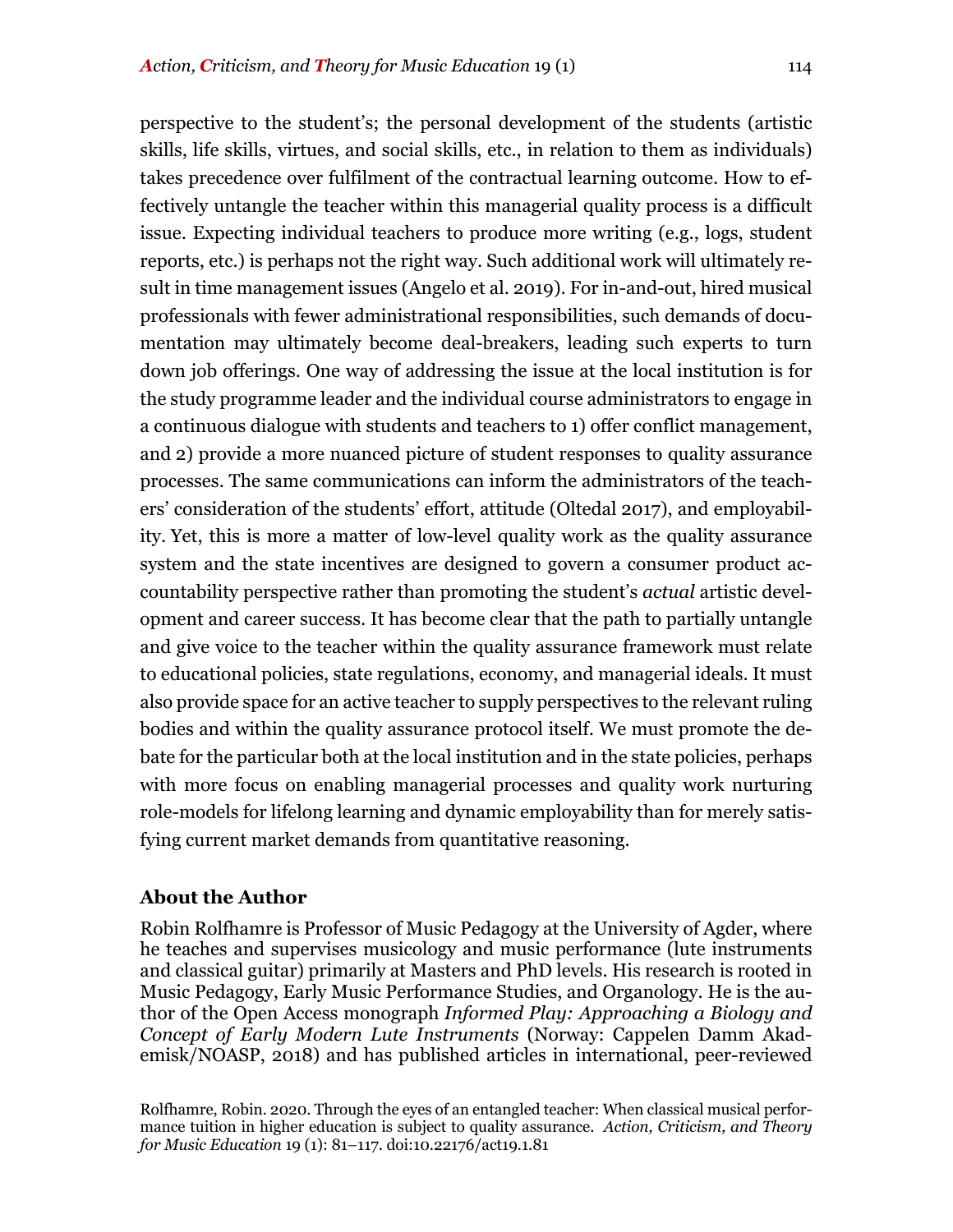journals. He was awarded the Agder Academy of Sciences and Letters's Research Prize for Young Researchers in 2016 and was elected full member of the same academy in 2018. As a performer, he has released several full albums and has performed concerts worldwide. For more information, see: www.rolfhamre.com.

#### **References**

- Act relating to universities and university colleges. 2005. (April 1). Norway: Lovdata. https://lovdata.no/dokument/NLE/lov/2005-04-01-15
- Angelo, Elin. 2016. Music educators' expertise and mandate: Who decides, based on what? *Action, Criticism, and Theory for Music Education* 15 (2): 178–203.
- Angelo, Elin, Øyvind Varkøy, and Eva Georgii-Hemming. 2019. Notions of mandate, knowledge and research in Norwegian classical music performance studies. *Journal for Research in Arts and Sports Education* 3 (1): 78–100.
- Annas, Julia. 2011. *Intelligent virtue.* UK: Oxford University Press.
- Austbø, Håkon. 2018. Om kvalitet i musikalske fremføringer. In *Når kunsten tar form: Essay om kvalitet*, edited by Øyvind Prytz, 16–18. Norway: Kulturrådet.
- Biggs, John. 2019. Constructive alignment. http://www.johnbiggs.com.au/academic/constructive-alignment/
- Brink, Chris. 2010. Quality and standards: Clarity, comparability and responsibility. *Quality in Higher Education* 16 (2): 139–52.
- Elken, Mari, and Bjørn Stensaker. 2018. Conceptualising "quality work" in higher education. *Quality in Higher Education* 24 (3): 189–202.
- Folkestad, Göran. 2006. Formal and informal learning situations or practice *vs* formal and informal ways of learning. *British Journal of Music Education*  23 (2): 135–45.
- Forskrift om kvalitetssikring og kvalitetsutvikling i høyere utdanning og fagskoleutdanning. 2010. (February 1). Norway: Lovdata. https://lovdata.no/ dokument/SF/forskrift/2010-02-01-96
- Goehr, Lydia. 2007. *The imaginary museum of musical works: An essay in the philosophy of music* USA: Oxford University Press.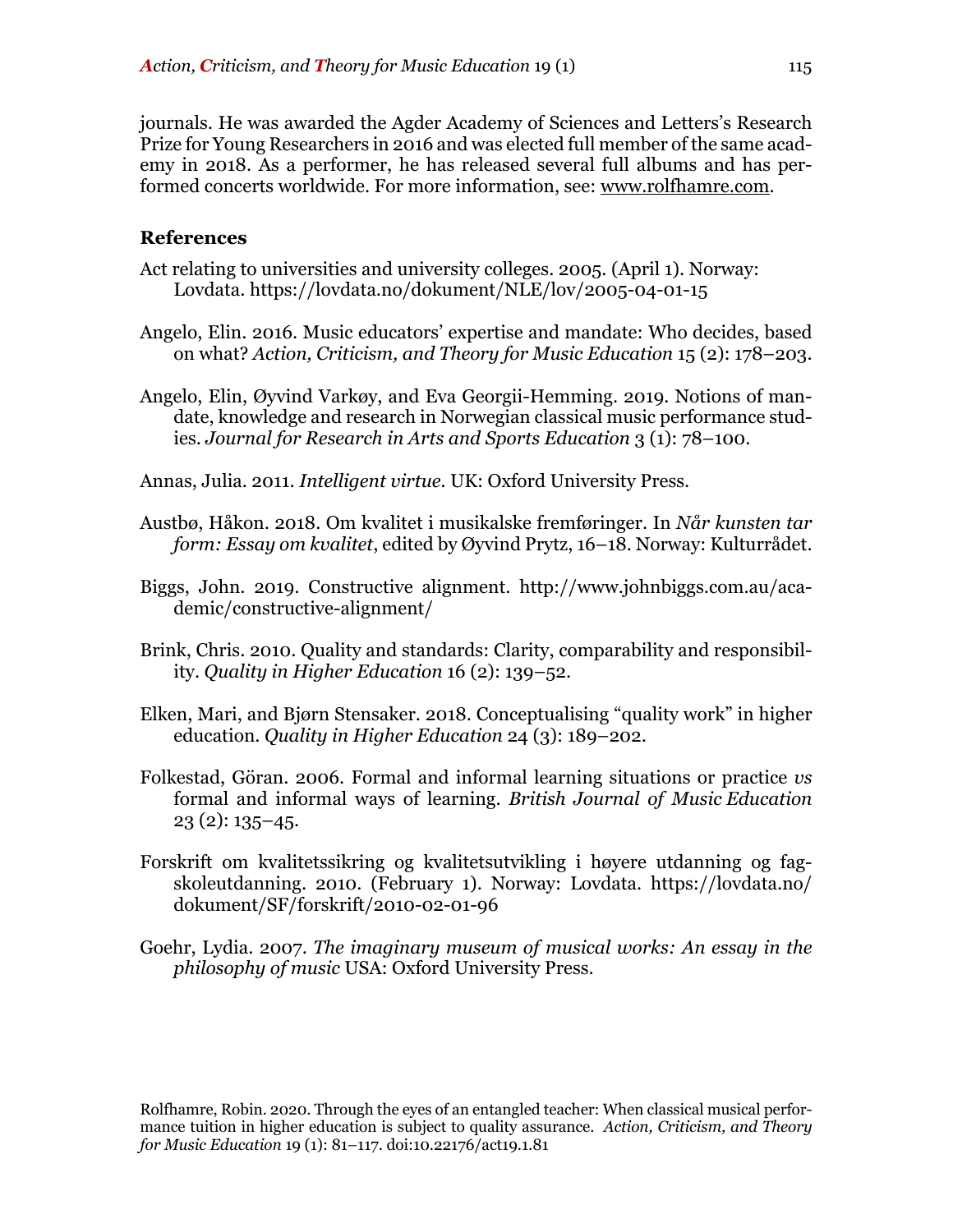- Høst, Håkon, Per Olav Aamodt, Elisabeth Hovdhaugen and Lars Lyby. 2019. *Styrt eller søkerstyrt? En undersøkelse av hvordan universiteter og høyskoler dimensjonerer sine studietilbud.* Rapport 2019: 15. Norway: Nordisk institutt for studier av innovasjon, forskning og utdanning (NIFU). https://khrono.no/ files/2019/08/15/NIFUrapport2019-15-studentvekst.pdf
- Johansen, Geir. 2009. An education politics of the particular: Promises and opportunities for the quality of higher music education. *Arts Education Policy Review* 110 (4): 33–8.

Kulturrådet. 2019. *Kunst, kultur og kvalitet*. https://www.kulturradet.no/kvalitet.

- Kunnskapsdepartementet. 2014. *Long-term plan for research and higher education 2015–2024*. Meld. St. 7 (2014–2015). Report to the Storting (white paper). Oslo, Regjeringen.
- Kvalitetskriterier for utøvende og skapende musikkutdanning i Norge: Rapport fra en arbeidsgruppe oppnevnt av Rådet for utøvende musikkutdanning, november 2018. Rådet for utøvende musikkutdanning.
- NOKUT. 2019. About NOKUT. https://www.nokut.no/en/about-nokut/
- Oltedal, Elizabeth. 2017. Challenges of assessing music performance: teachers' perceptions. *Nordic Research in Music Education. Yearbook* 18: 241–70*.*
- Orning, Tanja. 2018. Eksperimentell praksis—eksperimentell vurdering? In *Når kunsten tar form,* edited by Øyvind Prytz, 25–28. Norway: Kulturrådet. https://www.kulturradet.no/documents/10157/b78332e7-bb8c-459e-b6e3-24a41396b583
- Pettersen, Roar C. 2008. *Studenters læring. Om studenter og elevers læringsmønstre, læringstilnærminger, læringsstrategier, læringsstiler.* Norway: Universitetsforlaget.
- Rolfhamre, Robin. 2018. *Informed play: Approaching a concept and biology of tone production on Early Modern lute instruments.* Cappelen Damm Akademisk/NOASP. https://press.nordicopenaccess.no/index.php/noasp/catalog/ book/38.
- Ross, Valerie. 2009. External music examiners: micro-macro tasks in quality assurance practices. *Music Education Research* 11 (4): 473–84.
- Sefton, Terry. 2018. Teaching for creativity and informal learning in liminal spaces. *Action, Criticism, and Theory for Music Education* 17 (3): 79–100,